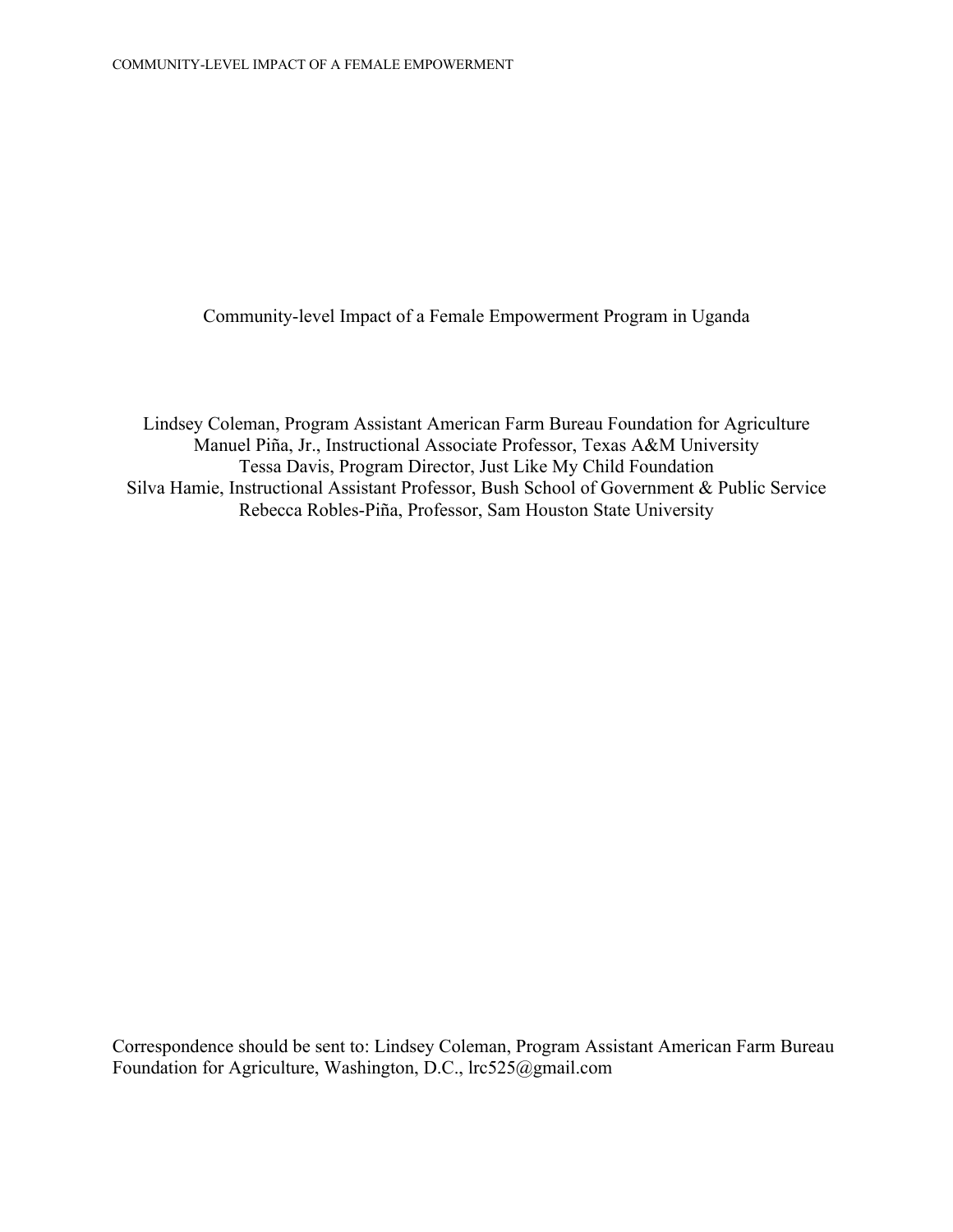#### **ABSTRACT**

This paper is evaluation research of the community level impact of a female empowerment program in Uganda. The purpose of the research was to assess and evaluate the impact of the Girl Power Project (GPP) at the community level in communities served by schools where the GPP has been implemented. The GPP is a 60-hour program over a two-year period for 11-15 year-old girls to learn leadership and life skills. The researchers conducted semi-structured interviews with 143 community members from seven stakeholder groups across 17 communities. Groups were Just Like My Child Foundation staff, Community Legal Volunteers, Girl Power Advocates, teachers, parents, untrained others, and partners. The stakeholders observed increased (a) confidence in their communities, (b) communication between parents and children in their communities, (c) school attendance, (d) gender equality, and (e) overall capacity in communities to respond to violence against girls. The researchers made seven recommendations for continuing and expanding this effort in Uganda and for serving as a hub for enabling others to adapt or adopt their effort in other parts of the world.

Keywords: female empowerment, violence, Uganda, Just Like My Child Foundation, communities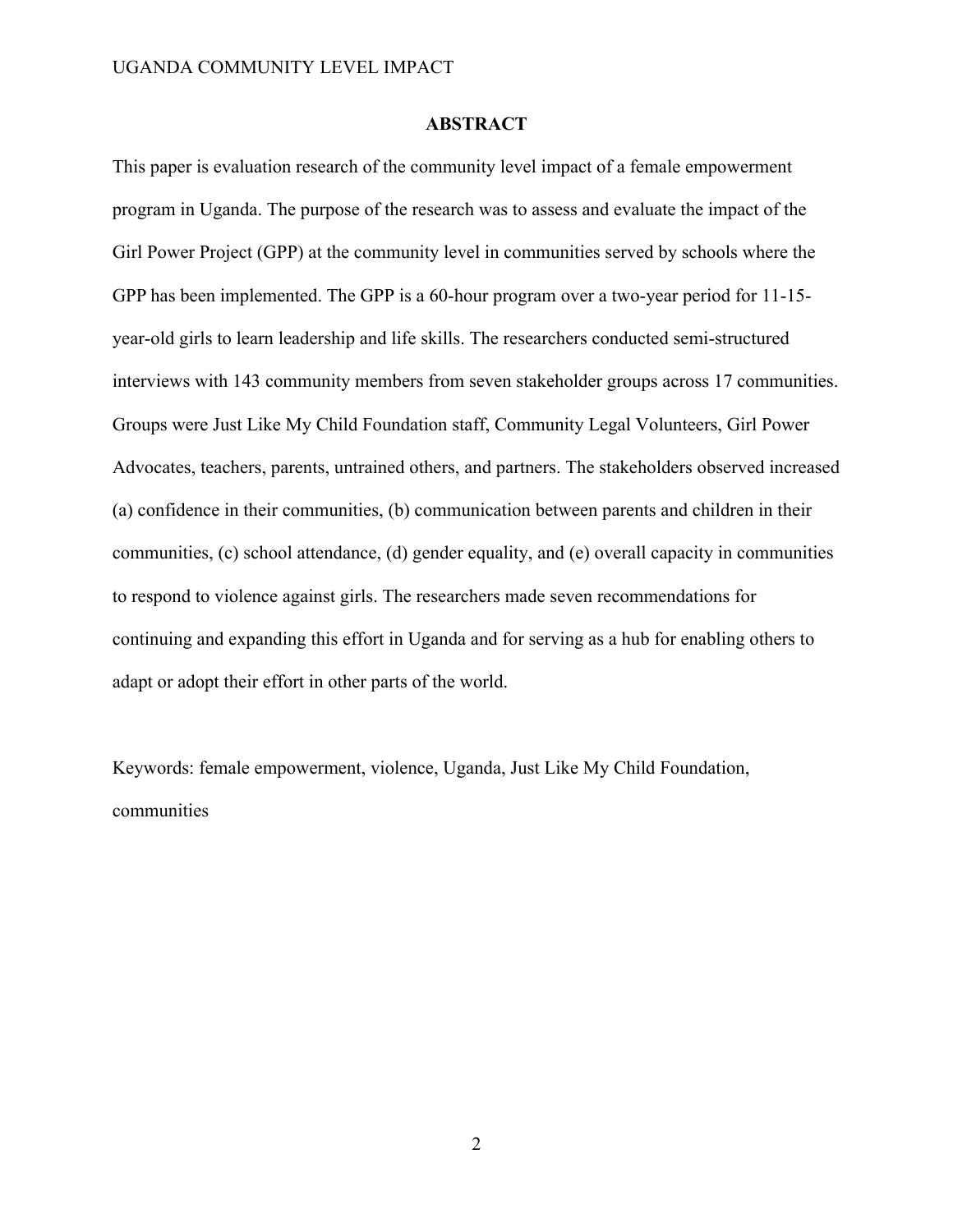# **Community-level Impact of a Female Empowerment Program in Uganda Statement of the Problem**

In the East African country of Uganda, adolescent girls are vulnerable to violence and lack opportunities for education. This impinges on their personal development and long-term capacity of their country to prosper in a global society and economy.

The United States Global Strategy to Empower Adolescent Girls reports that around the world, 62 million girls are not receiving education and 250 million adolescent girls live in poverty. These girls face reduced economic opportunities; high rates of illiteracy; sexually transmitted diseases, including HIV/AIDS; early and forced marriages; early and unintended pregnancies; trafficking; and other forms of discrimination, violence, and abuse. These disadvantages both perpetuate and ensure cycles of poverty, which exponentially increase as generations of girls have families of their own (United States Department of State, 2009).

When a girl becomes an adolescent, her vulnerability to gender-based violence, which includes physical, emotional, psychological, sexual, and other forms of abuse, increases. In Central Uganda, there are an estimated one million adolescent girls ages 10-19 years, 90% of whom experience vulnerabilities at multiple levels, (i.e., individual, household, and community) as a result of cultural and societal norms (Amin et al., 2013).

There is a potential for the promotion of girls' education interventions to bring about social change, but a holistic approach that considers multiple perspectives and power dynamics is essential (Clarke, 2005). According to Girl Effect (Nike Foundation and Novo Foundation, 2019), a variety of forces, structures, and systems influence the opportunities available to girls. These include cultural beliefs and practices, legal environments, and government systems. To make the world safer and better for girls, social norms must be changed. Social norms are a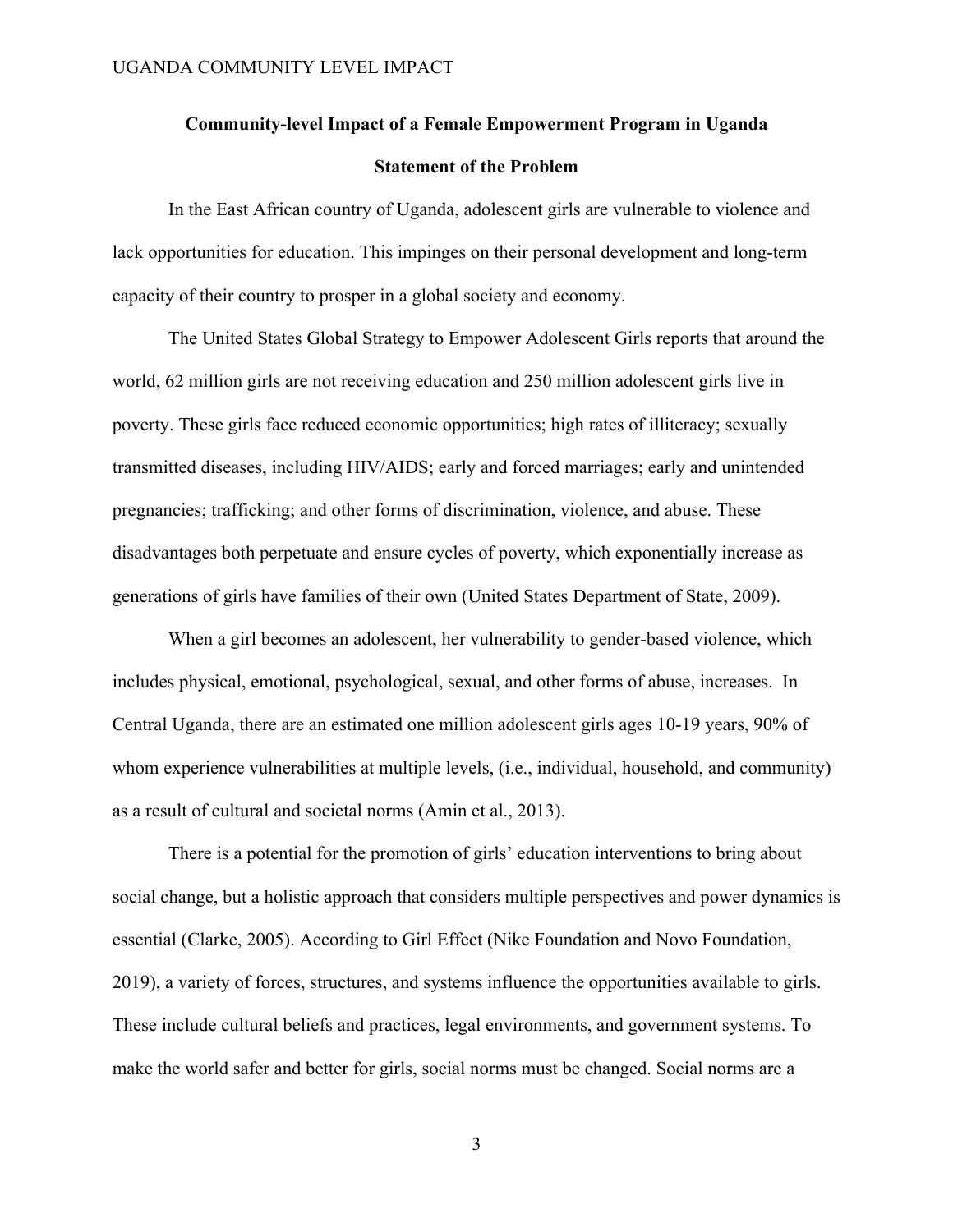community's shared set of expectations and informal rules about how people should behave, which impact the opportunities available to girls. Expanding social norms about adolescent girls can break down some of the systemic barriers to girls' ability to thrive. Any effort to change social norms for girls must secure buy-in from girls' communities — specifically their gatekeepers and community stakeholders (parents, husbands, in-laws, community leaders, and others who may exert control over girls' time and activities). Working with gatekeepers and stakeholders requires understanding their motivations and concerns and demonstrating the positive outcomes and associated value of girls' participation in a program (Nike Foundation and Novo Foundation, 2019).

Few reports that focus on the expansion of girls' education pay attention to the impact of a program at the community level, exploring the attitudes of stakeholders, most importantly, mothers, fathers, teachers, officials, and project personnel (Aikman & Unterhalter, 2006).

#### **Background to the Problem**

While Uganda is still regarded by many as the Pearl of Africa, coined by Winston Churchill in 1908 for the country's beauty, people and resources, it has also been plagued with a dark history of civil war and political instability (Arnold, 2016). This history of violence and societal trauma has resulted in a lack of access to jobs and education, leaving adolescent girls especially vulnerable.

An estimated 40%-50% of all Ugandan women marry before age 18 (Ministry of Gender, Labour and Social Development and UNICEF Uganda [MGLSD and UNICEF], 2015) and an estimated 15% marry by age 15 (Amin et al., 2013). Girls in rural areas, such as the communities found in Central Uganda, are married earlier and on average have three more children than their urban counterparts (MGLSD and UNICEF, 2015). Nationally, the mean number of years that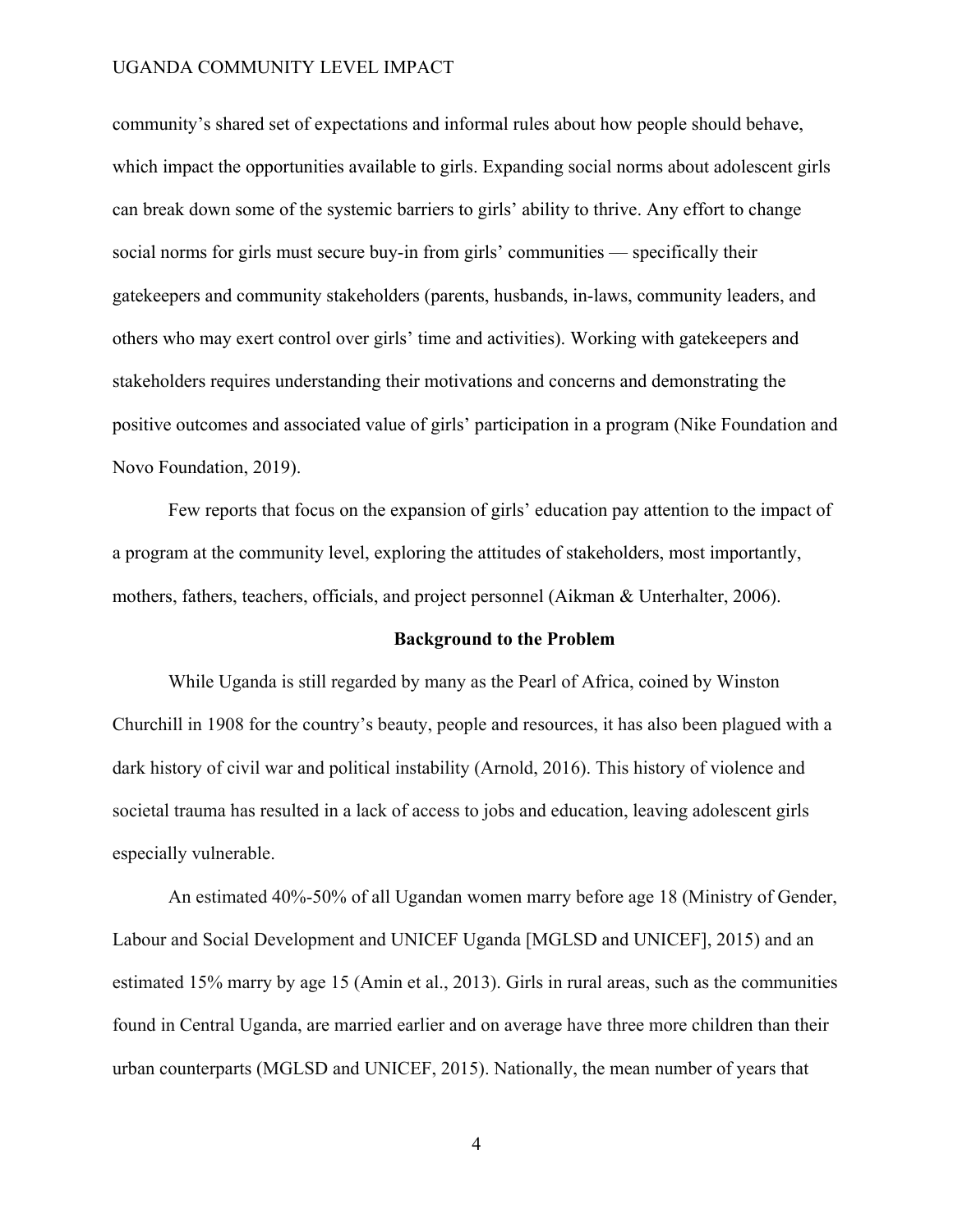girls attend school is only 4.8 (Human Development Index [HDI], 2019), and in Central Uganda nearly 50% of girls will drop out or be pulled out of school by parents or guardians by age 15 (Amin et al., 2013). Half of Ugandan women over the age of 15 have experienced physical violence and 22% of Ugandan women have experienced sexual violence. One in ten Ugandan women ages 15-49 who have ever been pregnant experienced violence during pregnancy. Over 50% of married women have experienced spousal violence (Uganda Bureau of Statistics UBOS & ICF, 2018).

Many national and international organizations are working to address these problems. Among them is the Just Like My Child Foundation (JLMC), an international non-profit organization that is focusing on empowering vulnerable adolescent girls by enabling them to create healthy, self-sustaining families who prosper without further aid (Just Like My Child Foundation, 2020). JLMC's flagship program is the Girl Power Project (GPP) that provides over 60 hours of leadership and life skills training to adolescent girls over a two-year period in an effort to keep them in school, and avoid child marriage, early pregnancy, and disease. In 2017, JLMC completed a study that adopted a quasi-experimental design to evaluate the impact of the GPP on a treatment and control group of adolescent girls in Central Uganda over a two-year period (McFarland, 2018). In 2018, JLMC contracted researchers from Texas A&M University to expand their understanding of the GPP impact beyond the primary target group of adolescent girls, boys, and adults directly trained. The researchers examined the ripple effect of the intervention within 17 communities that received the GPP programming. Seven community-level stakeholder groups were interviewed in order to gain a wider perspective and deeper insight into the community-level impact of the GPP. Because the aim of the GPP is to equip girls to thrive, JLMC needed to fill the gap in their understanding of community motivations, concerns, and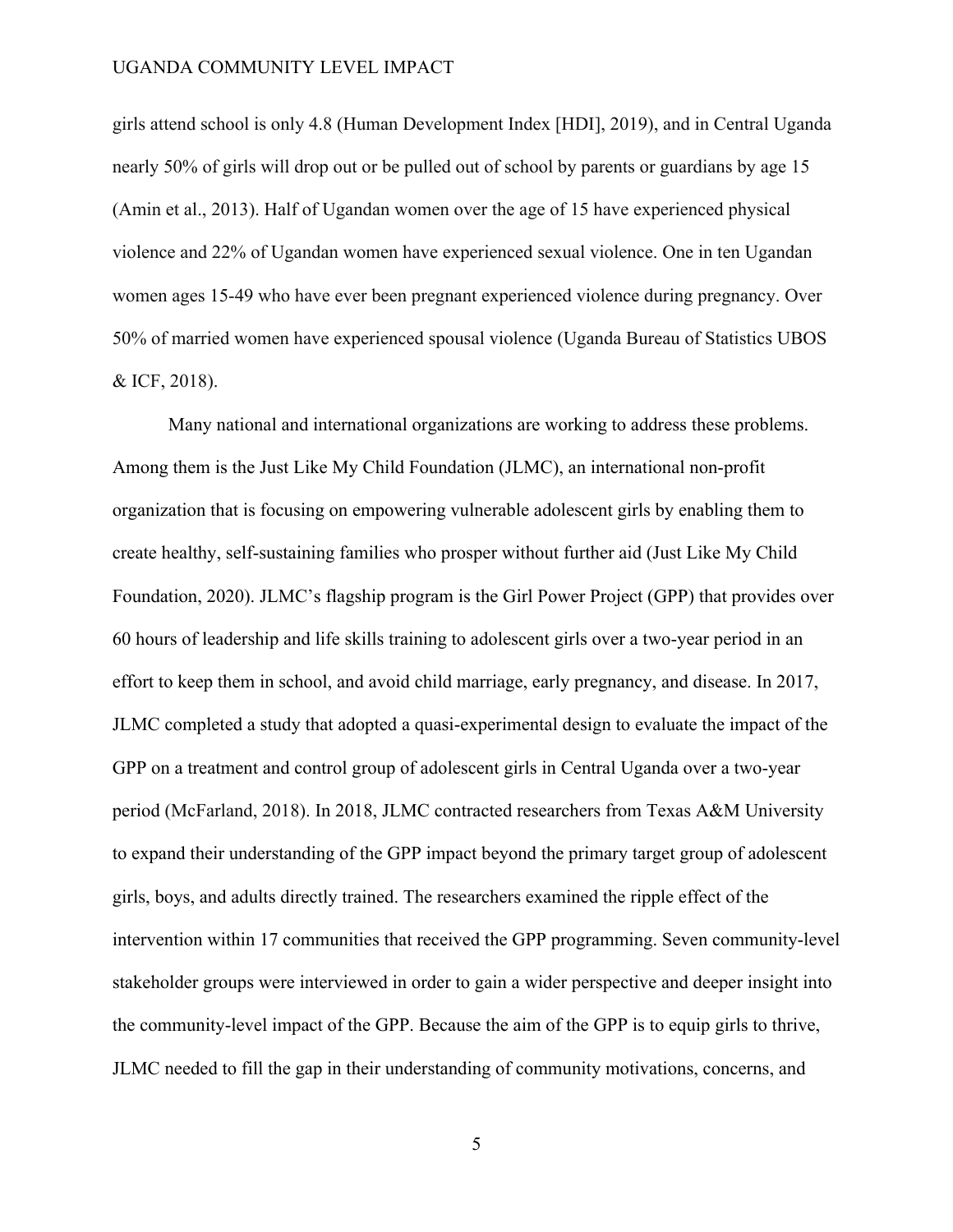buy-in to further enrich the program for optimal social change, particularly reduced or elimination of violence against vulnerable adolescent girls and improved opportunities for education.

# **Literature Review**

JLMC had previously evaluated the effect of the GPP on participating girls, GPP Ugandan staff, Community Legal Volunteers (CLVs), Girl Power Advocates (GPAs), parents, and teachers (McFarland, 2018). Based on that information, JLMC sought to further understand how the GPP impacted the communities where the intervention was implemented. Specifically, they wanted to know if there are changes in knowledge, attitudes, or behaviors among the residents in the communities where GPP training was conducted. JLMC became interested in learning if the stakeholders in the communities are now changing or shifting their perception and value of girls as a result of their participation or awareness of the GPP.

Too often, research that addresses girls' education explores narrow emphases. For example, a female stipend program in Bangladesh (Aikman & Unterhalter, 2006) was widely praised for a decade after multiple reports offered quantitative analysis of success. However, the research focused only on access and retention as measures of success, while offering little to no insight into the ways in which lives and attitudes of stakeholders were being affected. This lack of examination can result in significant gaps in understanding that create a false sense that a problem has been solved and opportunities for improvement and optimization of programming are lost (Aikman & Unterhalter, 2006).

Another example is the impact evaluation that was carried out on Girl Empower in Liberia. The program aimed to equip adolescent girls with the skills and experiences necessary to make healthy, strategic life choices. The evaluation found that the program was in demand,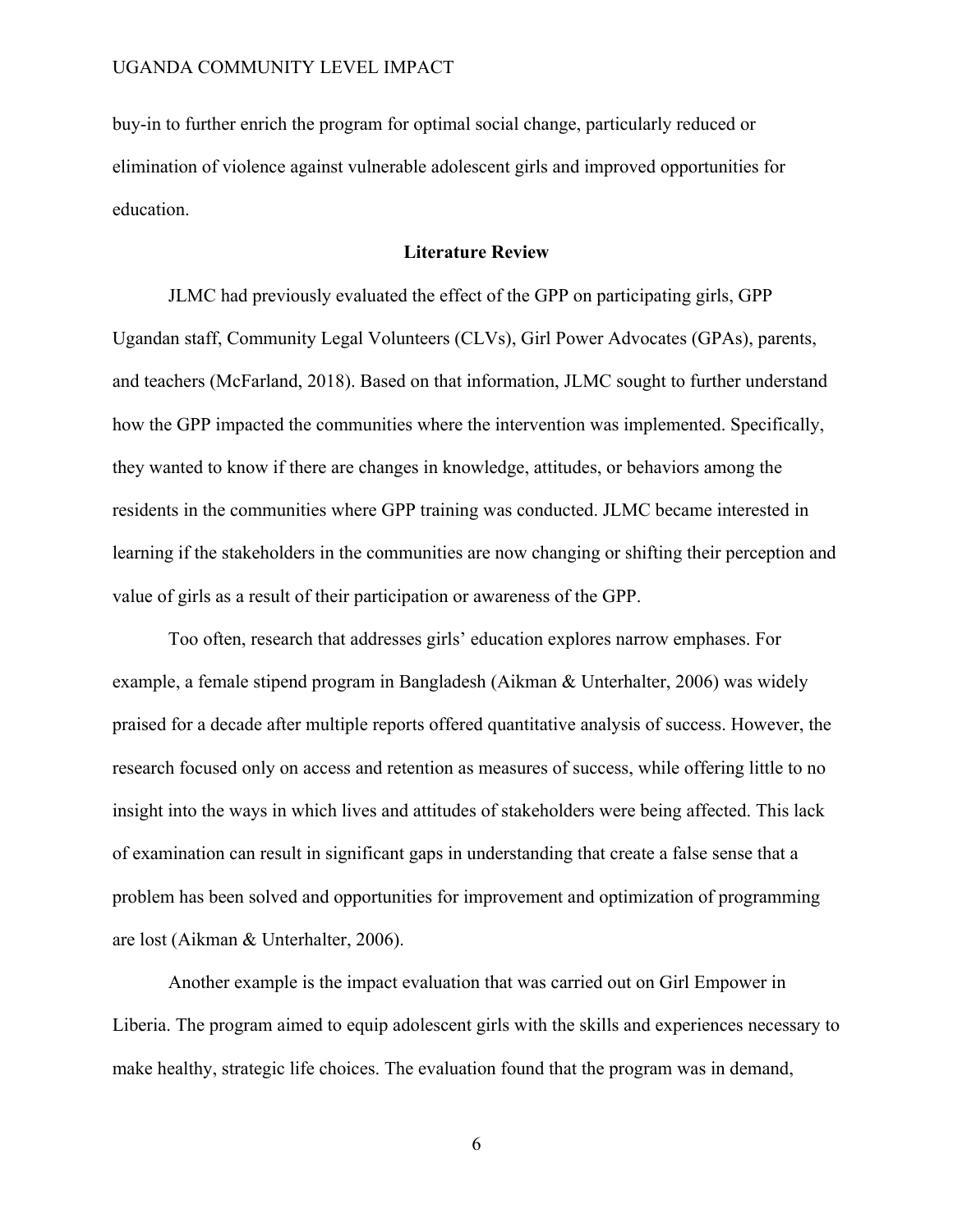feasible, and acceptable to both girls and their caregivers. The study highlighted that the Girl Empower program was well-attended and reduced the rates of child marriage and risky sexual behaviors for girls ages 13-14 up to a year after they received the intervention. However, the evaluation found that changes were limited to the girls themselves. It did not appear to increase the protective factors surrounding them in family and home life, such as increased attention to their wellbeing by their caregivers. The attitudes of the caregivers with respect to gender norms and their aspirations for the girls was not affected (Hallman et al., 2018).

The Health Evidence Network notes that empowerment is a complex strategy that sits within complex environments. Effective empowerment strategies may depend as much on the agency and leadership of the people involved as on the overall context in which they take place and the empowerment approaches that enable community members to focus on changing the local or external conditions that cause ill health (Wallerstein & Duran, 2006). Similarly, Keleher and Franklin (2008), purported that focusing on women and girls is a sound investment, but outcomes are reliant on integrated approaches and the protective umbrella of government actions.

Studies that evaluate the effectiveness of interventions that challenge norms supportive of violence are rare (World Health Organization, 2009). A systematic review synthesized evidence on the impact of interventions to prevent violence against adolescent girls and young women aged 10-24 years in low- and middle-income countries. The review found that preventing violence against girls and young women is understudied in poor countries: only four studies focused on adolescents and none focused on interventions to prevent sexual violence. In these studies, a review found that interventions involving community engagement, skill-building to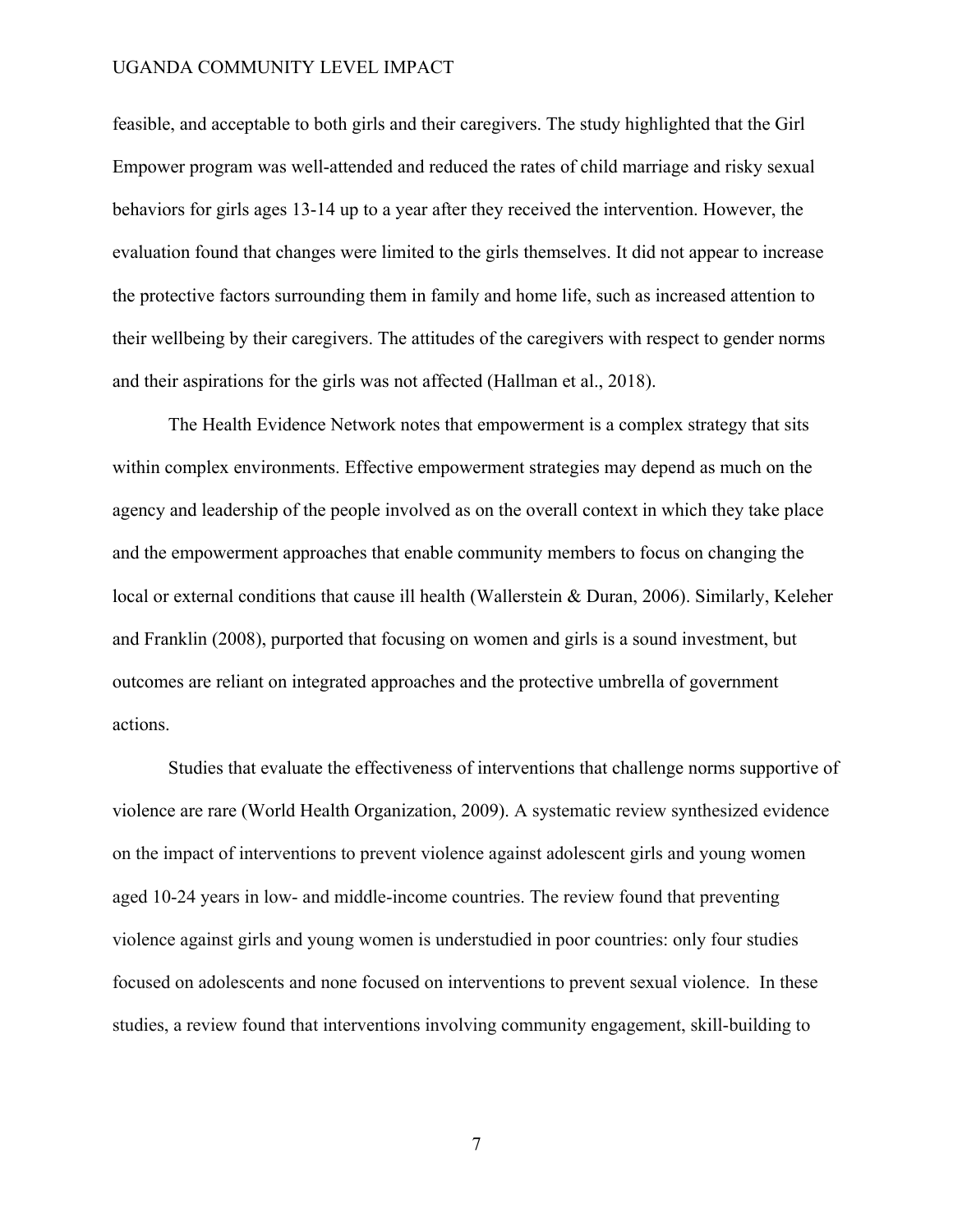enhance agency, and social-network expansion show promise in reducing violence against women and girls (Yount et al., 2017).

This evaluation of the community level impact of the GPP empowerment program in Uganda will help fill a critical gap in research by going beyond understanding impact through individual level measures of success in girl participants not only but also by examining the multiple level ripple effect of the intervention on the broader community (Yount et al, 2017). This evaluation research will allow JLMC to gain deeper insight into how the GPP is meeting objectives of engaging stakeholders to protect and support the empowerment of girls and what might be required in the next phase for optimal programmatic outcomes. The evaluation research also aims to contribute to the body of research that is currently lacking in these types of interventions. This will heighten the sensitivity of other researchers and practitioners to the importance of programs to impact the broader environment in which efforts are undertaken for systemic longer-term change in social norms.

#### **Theoretical Framework**

This evaluation research is based on the principles of constructivist grounded theory (GCT) and is intended to link with a future initiative that will be based on theory of change. The purpose of evaluation research is to illuminate the impact of a social intervention in order to have a recognizable effect in the context in which it is conducted. Often it is used for program evaluation that uses contemporary research methods for evaluation purposes (Sheperis et al., 2017).

This research is founded on GCT which has been described as both a method and a theory and provides guidelines for identifying categories and strategies for constant comparison, while generating a framework to understand the environment that is being studied (Patton, 2002;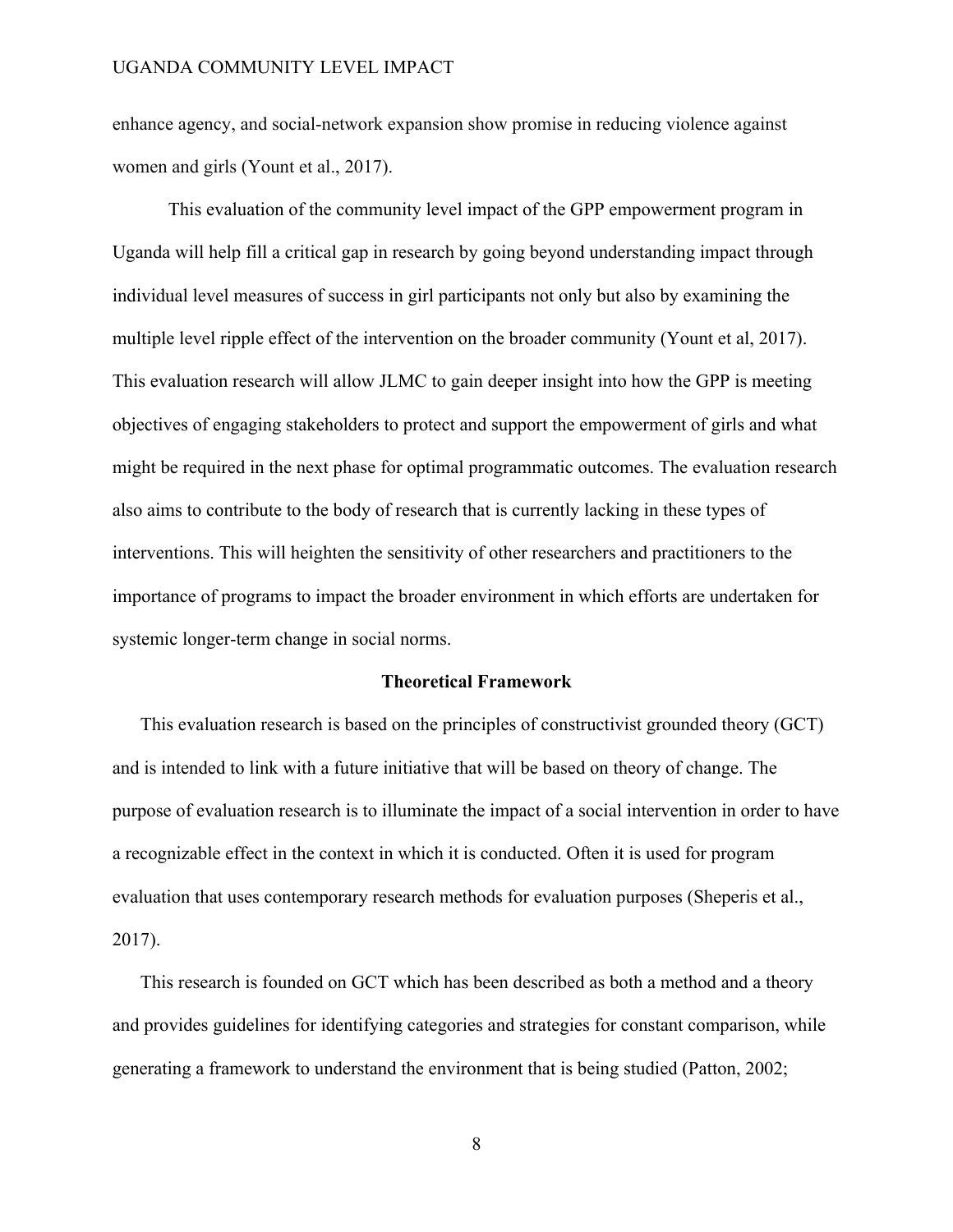Sheperis et al., 2017). Constructivist grounded theory is inductive, comparative, interactive, iterative and abductive. Abductive logic is the discovery of surprising findings that previously have gone unchecked and which point to subsequent pragmatic action. Of note, GCT places researchers in the social and cultural context of the research, acknowledges the researchers' social position and subjectivity, and encourages reflectivity (Sheperis et al., 2017). In sum, GCT is inductive, comparative, open-ended, and emphasizes action evaluation research is often considered as applied or action research, as opposed to basic or theoretical research. The approach is rigorous and systematic, involves collecting data about programs and services and should produce knowledge for making decisions that lead to practical applications (Patton, 2002; Sheperis et al., 2017). Fundamental to this method and theory is the role and perceptions of stakeholders who benefit from such efforts. Also imbedded in GCT is the concept of lasting change.

It is important to point out that, in the context of future practical applications to respond to prevailing societal issues in Africa, this evaluation research could be a prelude to the use of theory of change used by not-for-profit and government organizations to promote social change, (i.e., to plan, participate, and evaluate such efforts). It is useful to understand theories of change to assess impact in hard-to-measure areas such as governance, capacity building, and institutional development (Brown, 2016). A next step could be a strengthened guide to contribute to JLMC's long-term planning, solid monitoring and evaluation framework, scaling up of prevailing efforts, and envisioning and adding new components and initiatives.

In summary, evaluation research is a purpose, not a method, to evaluate the impact of an intervention. While it is a form of applied research, it has the added intent of leading to applicability and impact in a real-world context.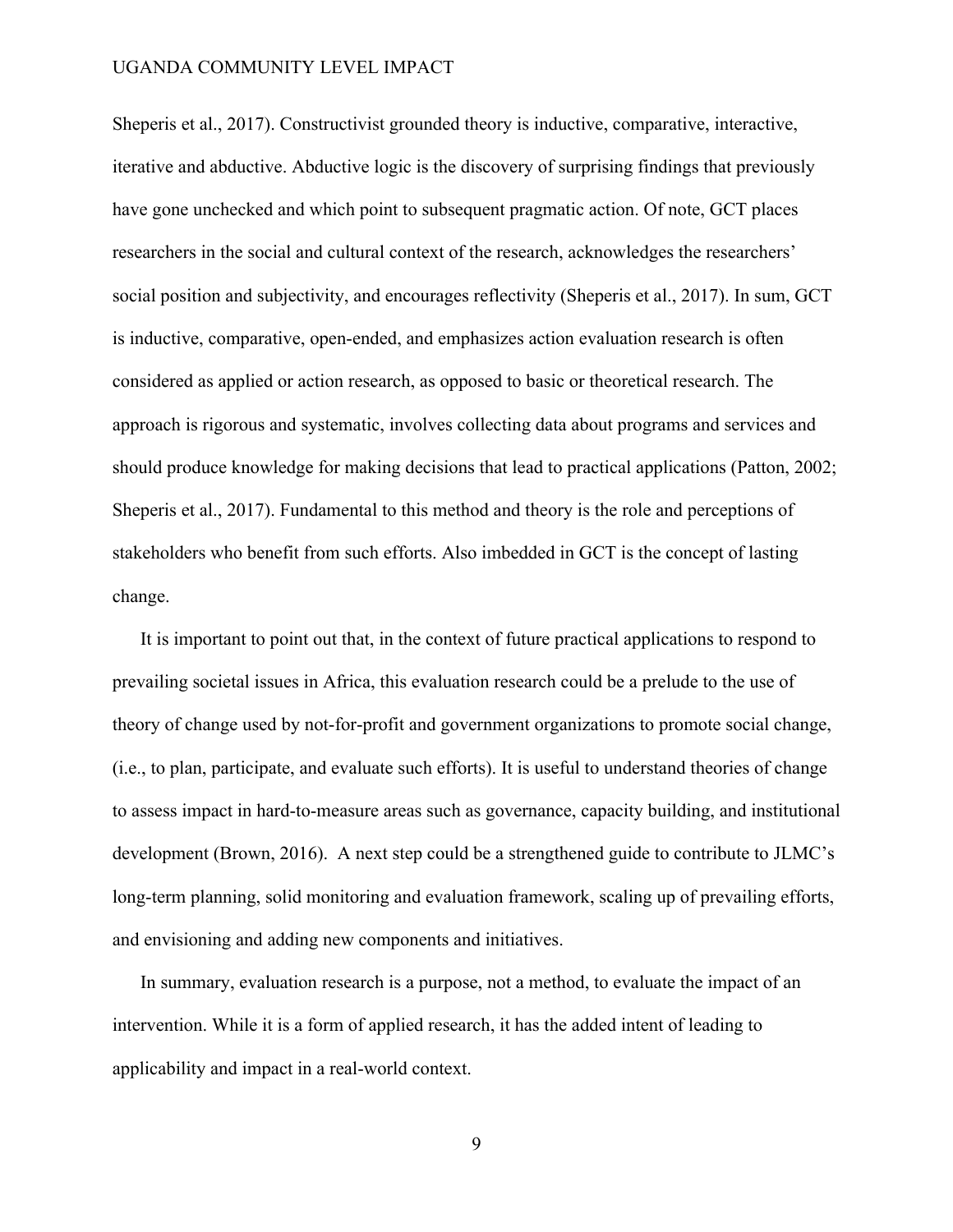#### **Purpose of Study**

The purpose of this evaluation research was to assess and evaluate the impact of the GPP training program at the community level where the GPP was implemented. Since 2009, the GPP has been implemented in 72 communities in central Uganda and has reached over 6,000 adolescent girls. In recent years the GPP has been developing a similar program of adolescent boys. The GPP is implemented through schools with a written covenant approved by the schools and local community leaders. Previous evaluations had evaluated the effect of the GPP on participating girls, GPP staff, parents, and teachers. This evaluation research sought to explore the effect the GPP is having on community norms and policies as perceived by a wider set of stakeholders. Two questions guided this inquiry.

- 1- How has the GPP impacted the knowledge and behaviors of the different stakeholders including JLMC staff, Community Legal Volunteers (CLVs), Girl Power Advocates (GPAs), teachers, parents, untrained others (UTOs), and partners?
- 2- How has the GPP impacted community norms and policies where it was implemented?

#### **Method**

A mixed-method research approach was used in this study to answer the guiding questions. The approach included the review of archived and secondary data, developing a set of openended questions, interviewing seven stakeholder groups, reflecting on responses, analyzing the responses, and writing and disseminating an extensive report. Four graduate students were guided in the research by two faculty members and leaders of JLMC based in the U.S. and in Uganda. Semi-structured interviews permitted gaining an in-depth understanding of the context and allowed stakeholder interviewees to share their perspectives and stories associated with the open-ended questions (Erlandson et al., 1993).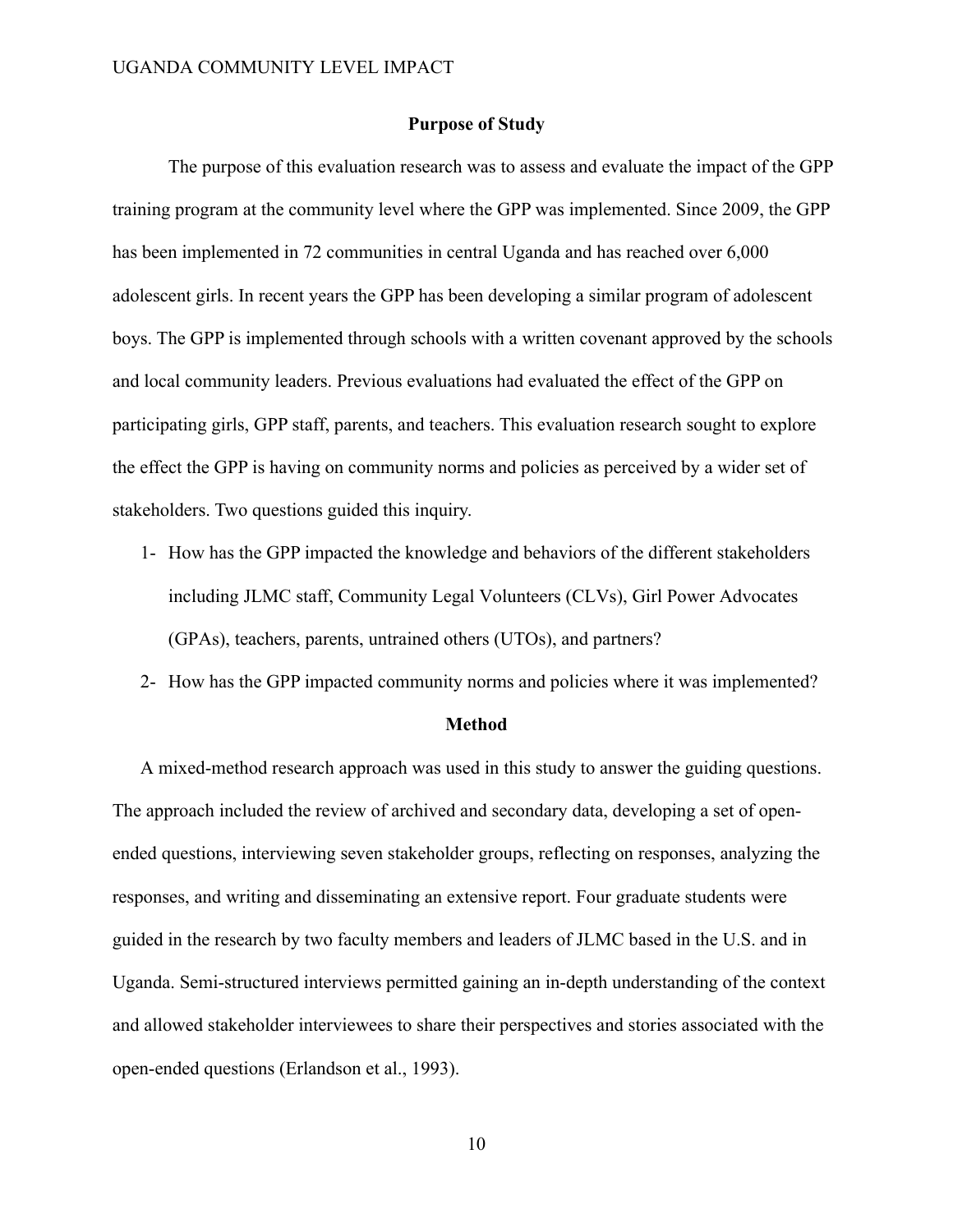# **Participants**

The researchers collected data from 143 interviewees which was bolstered by their observations and reflections over an eight-week period in the summer of 2018. This prolonged engagement at the community level in the region permitted the researchers to become familiar with the culture of the country and communities where they conducted the interviews. The researchers conducted interviews with seven stakeholder groups: the JLMC staff (19), CLVs (34), and GPAs (34), teachers (12), parents (10), UTOs (30), and partners (4). All stakeholders were native Ugandans. CLVs are adult community members who are trained by JLMC staff in human rights, Ugandan laws, and legal resources, with special emphasis on girls' and children's rights and sexual and gender-based violence. GPAs are volunteer adult community members tasked with sensitizing their community on the major topics of the GPP curriculum, including children's rights, gender roles, and gender-based violence. Teachers are defined as teachers in primary schools and are trained in the JLMC teacher-specific curriculum. Parents are defined as individuals who are parents of children in primary schools and trained in the JLMC curriculum. UTOs are community members who have not received the official GPP training from JLMC. Partners included Bishop Asili Hospital staff, police officers, and other community members who have a strong connection to JLMC but have not been officially trained in the GPP curriculum.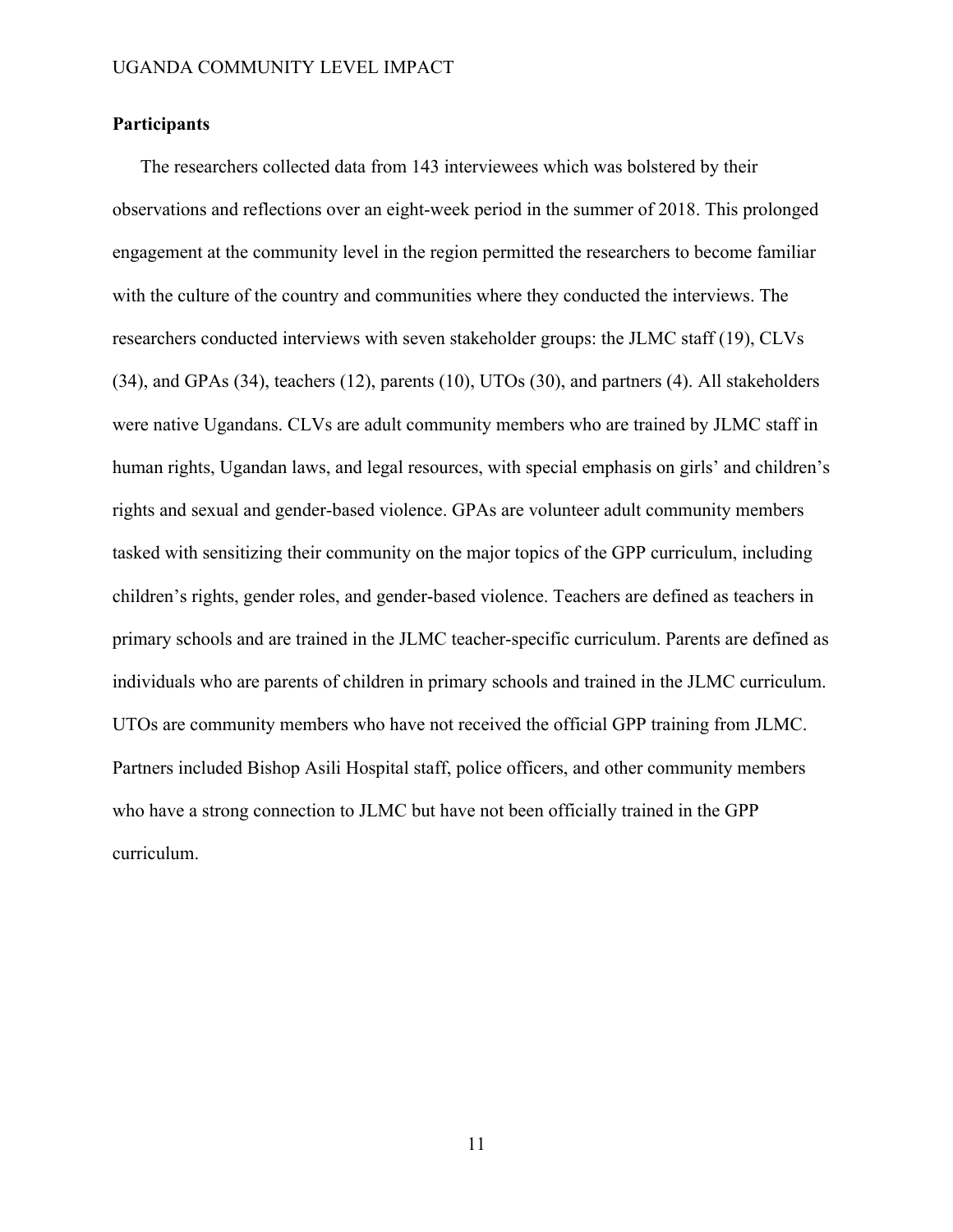# **Instruments**

To be consistent with the data collection process, the research team participated in a detailed six-month training program that started in fall of 2017 and prevailed throughout the research period. The training focused on how to conduct systematic qualitative research, including constructing survey questions, conducting semi-structured interviews, registering responses, performing content analysis, quantifying responses, and analyzing and interpreting responses.

The spring of 2018 was dedicated to reviewing previous survey instruments and results used by JLMC staff to collect information from beneficiaries of the GPP. The material found in archived data became the initial source of information used to develop open-ended questions for interviews and conversations with stakeholders. The research team then consulted with two experts in the field about the interview questions in terms of clarity, reliability, and appropriateness when interacting with community stakeholders. In addition, the research team pilot-tested the questions with two stakeholders. Finally, the researchers worked with the Ugandan JLMC staff to properly phrase the questions in an English vernacular that was specific to the region where the research would be carried out. This phrasing allowed the questions to be better understood by the interviewees being asked the questions in English and more easily translated into the local language of Luganda by the Ugandan JLMC staff, as some stakeholders interviewed did not speak English. The archived data, expert consultation, stakeholder pilot and language adaptation with the Ugandan JLMC staff, resulted in nine open-ended questions that the research team used to guide the interviews for this study. The interpreters were able to communicate the essence of the questions and the stakeholders were able to understand the questions and provide the information that was needed for the evaluation research.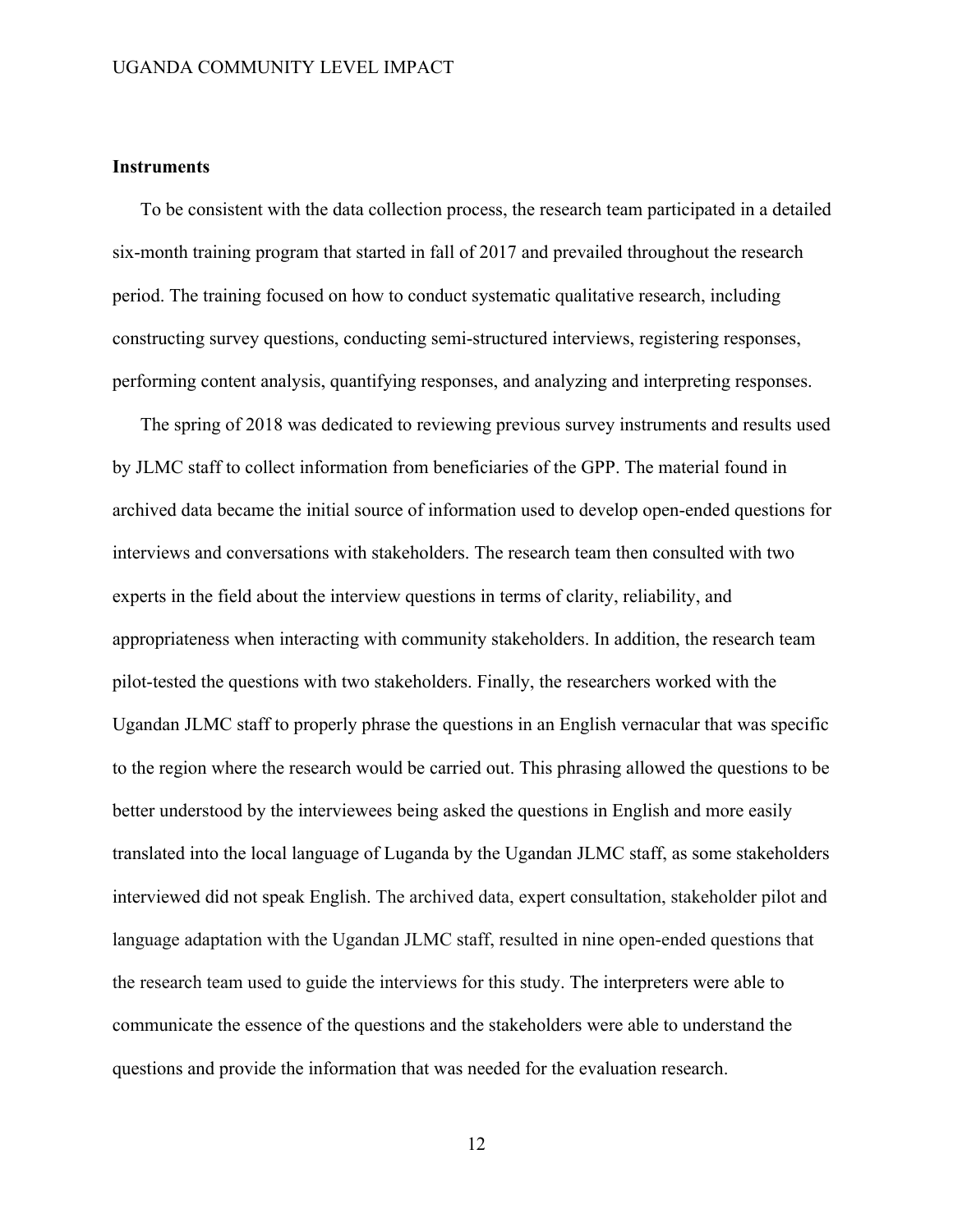The observations and reflections of the researchers helped bolster the data collected from the interviews. The researchers took copious notes during the interviews, noting the body language and tone of the interviewee. Between interviews, the researchers observed the JLMC staff as they facilitated the GPP workshops and the students as they participated in the workshops. Often the researchers would debrief each interview with the translator, to confirm they did not miss any information. Moreover, as the researchers spent time in the community, they observed the day to day functions of the community members. Together, the researchers debriefed and processed their experiences and observations, adding further meaning and understanding to their observations.

#### **Validity and Reliability**

By using multiple data sources, the researchers were able to cross check and validate their findings (Patton, 2002). They reviewed archived reports and data provided by JLMC leaders. In addition, they familiarized themselves with the history of Uganda and the history of JLMC's work in the region.

In conducting the face-to-face interviews, the questions were asked in English and translated into the local language. The responses where translated into English. All interviews were audio recorded, and the researchers took copious notes throughout the interactions, including their field observations of delivery of the GPP that included in-school presentations and activities and community-level meetings with local government officials and trainings for adults. With the help of a translator, the researchers checked the responses to accurately understand the meaning of the respondents' viewpoints, thoughts, and experiences. The interviews were then transcribed in English by the researchers. The transcription process included listening, transcribing, and reviewing the responses. Together, the team debriefed their interactions with stakeholders and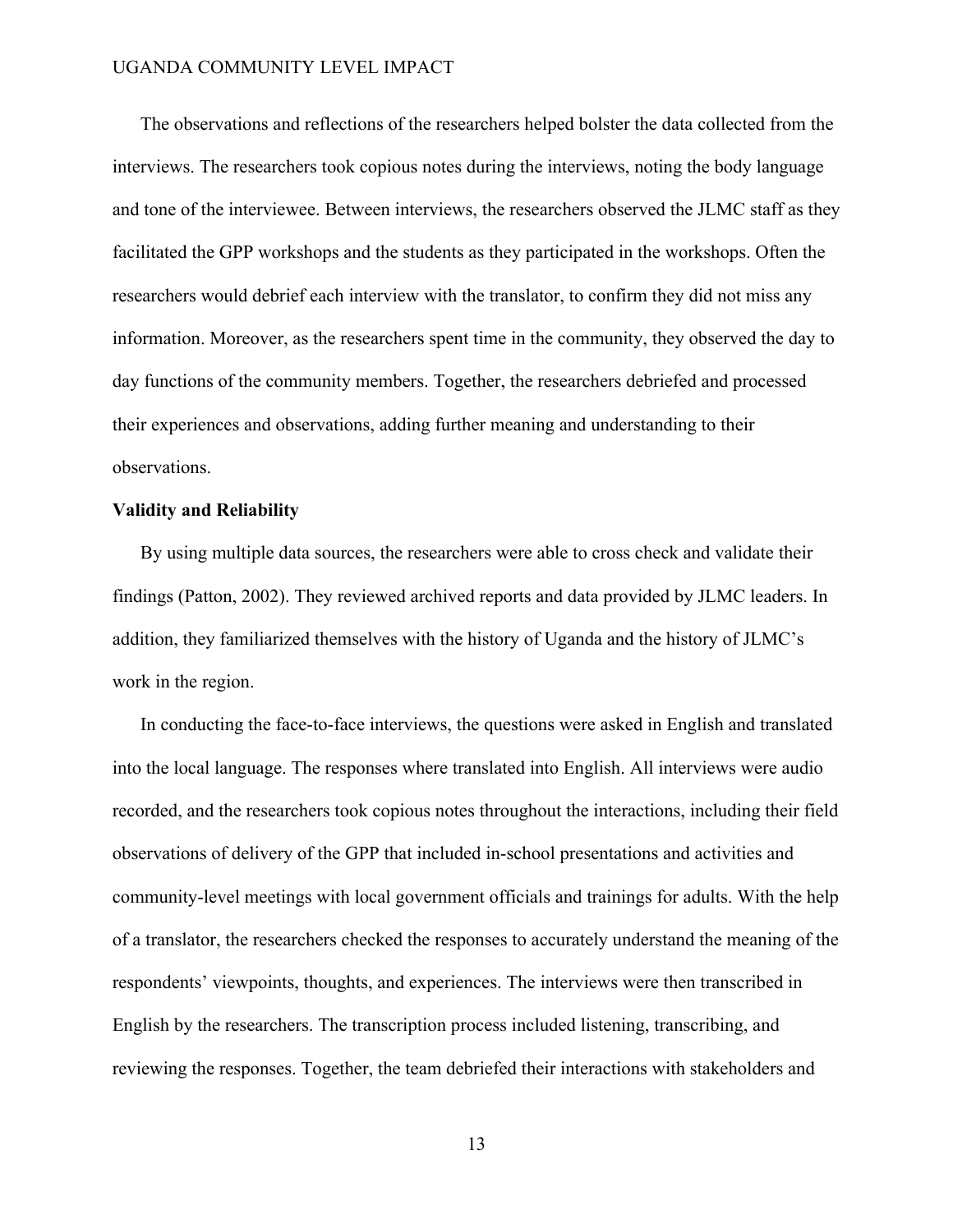reviewed the transcribed responses to deduce themes and ensure the responses reflected the themes. The observed data was triangulated with the verbal responses provided in the interviews (Erlandson et al.,1993). Credibility was further ensured through the researcher's prolonged engagement in the community, peer debriefing among the researchers, and member checking during the interviews (Erlandson et al., 1993). In total, the research team netted 2,693 responses to the nine questions from the seven stakeholder groups. For each question and for each stakeholder group, the researchers reached consensus on the themes that emerged and the number and percent of the respondents that mentioned statements related to each theme. This produced a robust amount of data to be interpreted for each stakeholder group and across stakeholder groups.

#### **Results**

An analysis of the data produced themes that support impact at the community level. Following are six major evidence-based impacts deduced from the analysis.

Impact 1 is an increase in community awareness and advocacy for girls' education. This impact is first demonstrated by the responses to question 1, *"Think about your community. What was the situation for girls before GPP and now?"* Here, 50 (36%) of the respondents reported an increase in school attendance and a decrease in dropout rate as a change because of the GPP. This impact is further illuminated in question 6, *"Before the GPP training, how would you help a girl or boy when they come to you saying they are pregnant or have gotten a girl pregnant? Based on your training, how would you help him/her now?"* Here, 55 (40%) of the respondents stated that in the case of an early pregnancy, they would encourage the girl to stay in or return to school upon conclusion of the pregnancy. For example, a CLV identified how GPP has helped fathers encourage their girls to continue their education instead of getting married at a young age.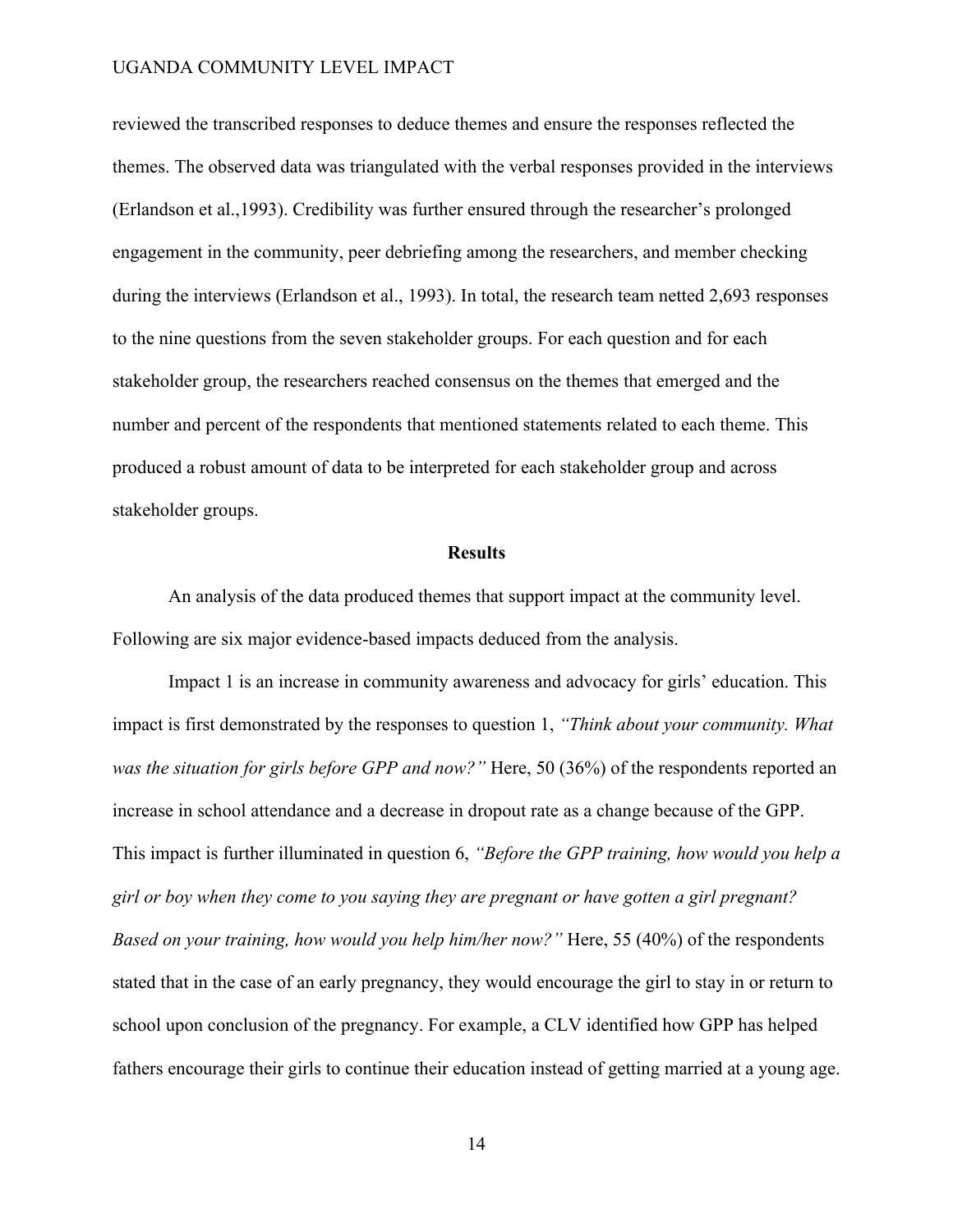While school attendance is beneficial for the obvious reasons of gaining an education, increased school attendance among girls also demonstrates how communities are valuing their girl children more. Therefore, the GPP impact is invaluable because communities are developing more respect and appreciation for their girls. This impact was also present in the response from a parent who claimed that because of GPP, fathers began to prioritize the education of their girls.

Impact 2 is an increase in community knowledge and agency to respond to violence against girls. This community level impact was evident by the responses to question 7, *"Before the GPP training, how would you help a girl or boy who came to you saying they experienced violence? Based on your training, how would you help him/her now?"* Here, 74 (53%) of the respondents indicated they felt the GPP had increased their capacity to respond to a situation in which a child was being violated. Furthermore, 72 (53%) of the respondents reported they would involve the legal system in the same case. For example, a CLV identified that the community now knows the laws that protect children's rights. Because of this increase in knowledge, children are working less and playing more. The GPP has taught parents about laws limiting child labor and has helped parents become advocates for the laws in their community, enabling more children to be helped. This increased knowledge helps all children, not just girls. This is demonstrated by the immense ripple effect of the GPP and how entire communities benefit when girls are protected.

This impact was evident in a response from a JLMC staff member who stated "girls are better equipped to report violence…. the community is more likely to report cases of abuse." In an interview, a staff member revealed how a neighbor was beating a child. When the wife tried to stop the husband, the husband stopped beating the child and started to beat the wife. The staffer raised an alarm and told the husband he was not supposed to do those violent things. The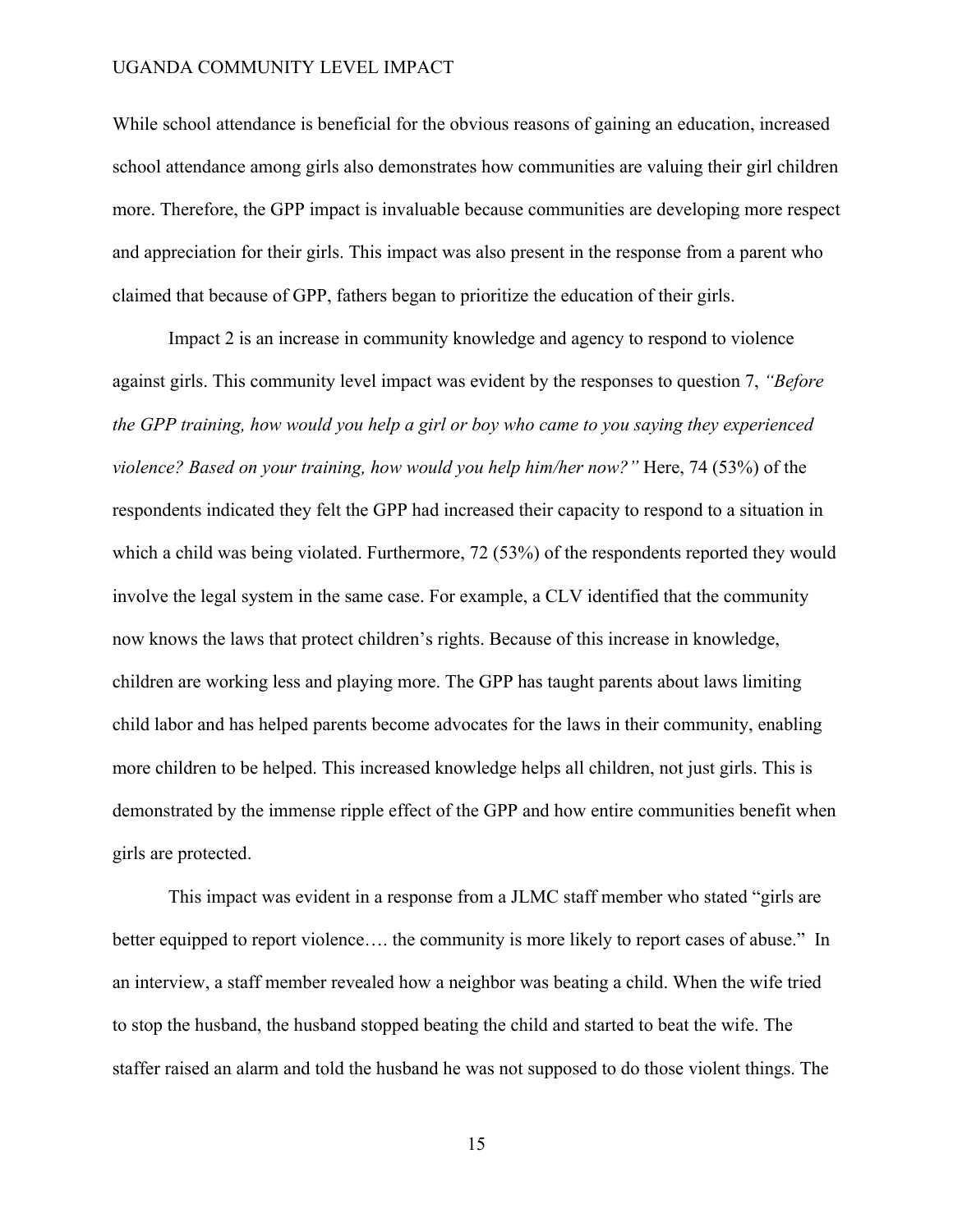staffer informed the researchers that the husband in question has not hit the wife since the confrontation.

Impact 3 is an increase in community awareness and dialogue on women's equality. This impact was supported by responses to question 2, *"How has the GPP changed the way you communicate about women's empowerment in your community?"* and question 4, *"Think about gender roles. What was the situation before Girl Power Project and now?"* In responses to question 2, 58 (42%) of the respondents reported increased confidence to communicate about women's empowerment as a result of the GPP. In addition, 40 (29%) of the respondents reported that they communicate by encouraging and empowering women in the community. Furthermore, support for this aspect of impact is found in responses to question 4 where 56 (40%) of the respondents reported an increase in the community awareness of gender equality after the introduction of the GPP. A CLV reported that after sensitizing the community, the men are now beginning to take responsibilities and are more involved in their children's daily activities. Also, a GPA reported that since GPP became active in their community, women are carrying out income generating activities and helping guide their children through school. This further demonstrates how communities are valuing women more. As young women are learning about equality, and consequently teaching other men and women in their communities, a reverse generational influence is being observed, which is an interesting cultural change phenomenon. In addition, a "pass it forward" movement is happening, where young girls are inspiring adults in their community, who, in turn inspire other adults in their community. Therefore, GPP is offering immense potential for gender equality by modeling a way for sustained change in a culture that will impact current and future generations.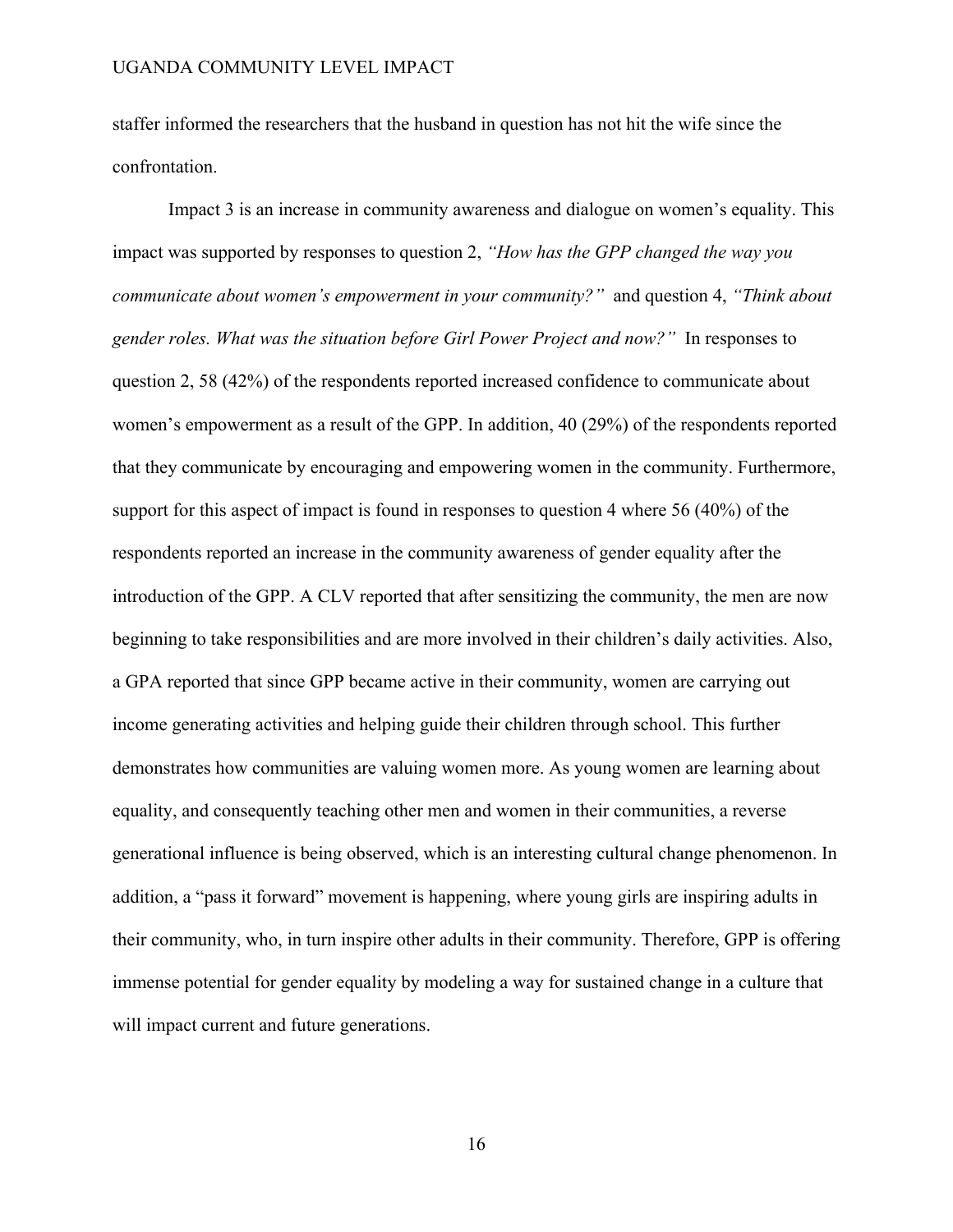This impact was evident in a response from a GPA. While conducting interviews in the field, the researchers had a dialogue with a GPA about the change in gender roles because of the GPP's presence. The GPA stated "Before girl power, my husband would get very mad at me if I did not get his permission before selling my harvest but now that he has been trained by girl power he is no longer getting angry when I make those decisions without him."

Impact 4 is the assumption of responsibility by community leaders with regards to girls' issues. This is evidenced by responses to question 5*, "How has the Girl Power Project changed the way your community leaders protect girls?"* Here, 87 (63%) of the respondents, the highest number of respondents to any question asked, reported an increase in assumption of responsibility by community leaders to protect girls. This impact was further punctuated by 35 (25%) of the respondents who reported an increase in community leaders bringing awareness to the dangers faced by girls in the community. For example, a GPA indicated that after GPP, community leaders no longer cover up cases about violence with children. This increase in assumption of responsibility has the potential to deeply affect the way communities respond to these events. Community leaders are now holding perpetrators of violence accountable. Further, community members not only understand the value of girls, but also understand how individually they can help make their communities safer. Community members have identified their individual responsibilities and sense of agency; they are moving beyond acquiring knowledge and are now taking action.

This impact of assumption of responsibility was further seen in a response from a CLV who explained that there was a grandmother in her community who was seriously abusing her grandchild. Upon hearing of this situation, a group of individuals who had been trained by the GPP went to the grandmother with the police and informed her that she was violating the child's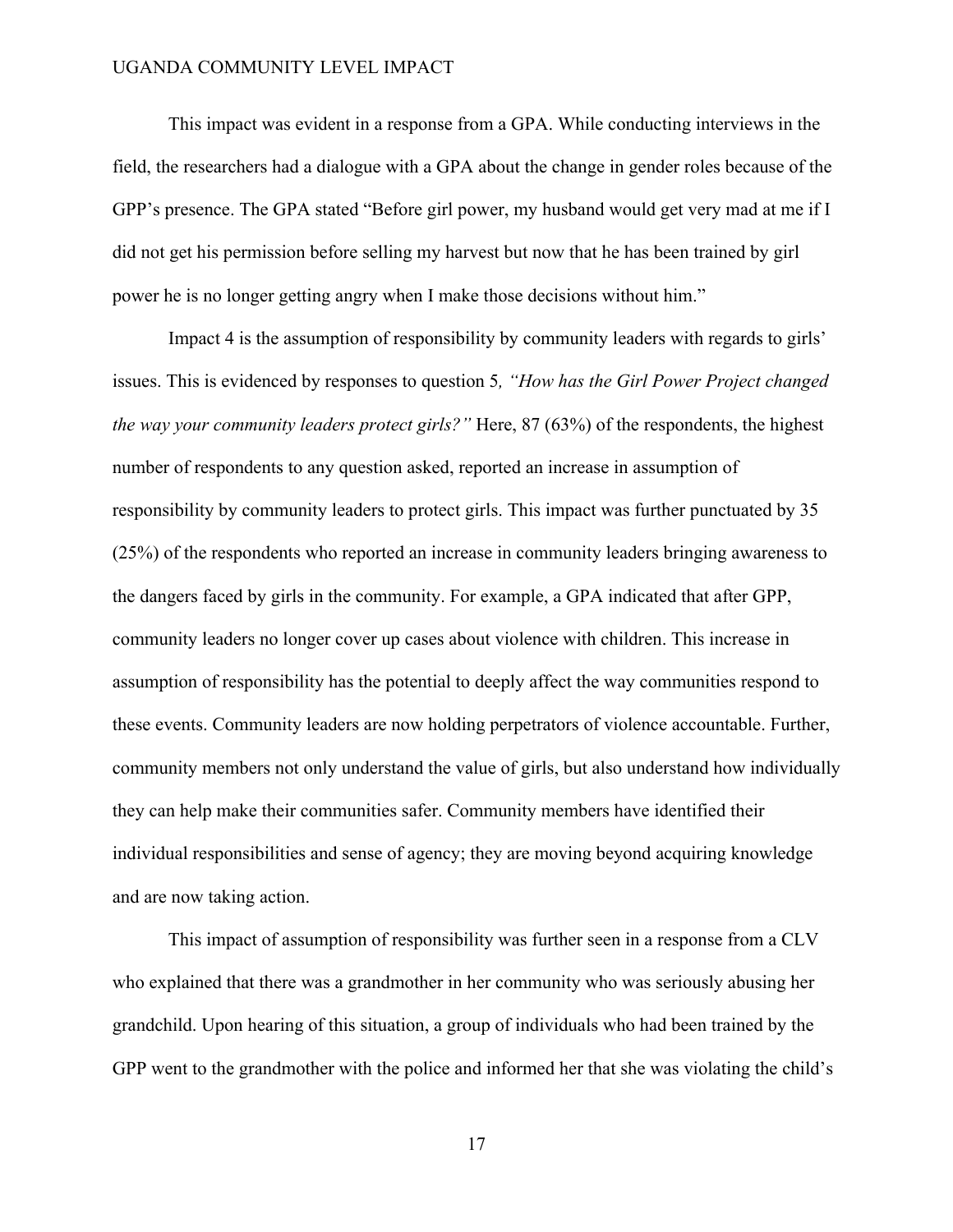rights and she would face legal repercussions if it did not stop. The abuse continued, so the group went back with the police and a case was made against the abusive women. Upon reaching out to the child's other family to find her a place to live, the CLV discovered the mother of the child but the grandmother was forcefully keeping her against the child's will. The CLV reunited the family.

Impact 5 is an increased range of gender roles within the community where males and females are assuming roles historically and culturally assigned to the other gender. Evidence of this is reflected in responses to question 4, *"Think about gender roles. What was the situation before Girl Power Project and now?"* Here, 47 (34%) of the respondents reported an increase in individuals pursuing non-traditional gendered careers because of the GPP. This aspect was also represented by 52 (37%) of the respondents who reported an increased equality in domestic responsibility and attributed this change in gender roles to the GPP. For example, a teacher reported that now parents are encouraging both boys and girls to become educated. By setting an example, parents are impacting their children even more than the GPP intended. By serving in a non-traditional gender role, parents are serving as role models for their children. By serving in a non-traditional gender role, females in the community are showing young girls that they do not have to conform to what their community expects of them, rather they can do whatever they dream. The GPP is impacting communities by teaching parents and communities the value of women and encouraging men and women to pursue non-traditional gender roles.

This impact was seen in a response from a CLV. While in the field conducting interviews, the researchers learned that a CLV's son went to visit his sister during a holiday. He had not been raised to believe that boys should weed the garden. At his sister's house many boys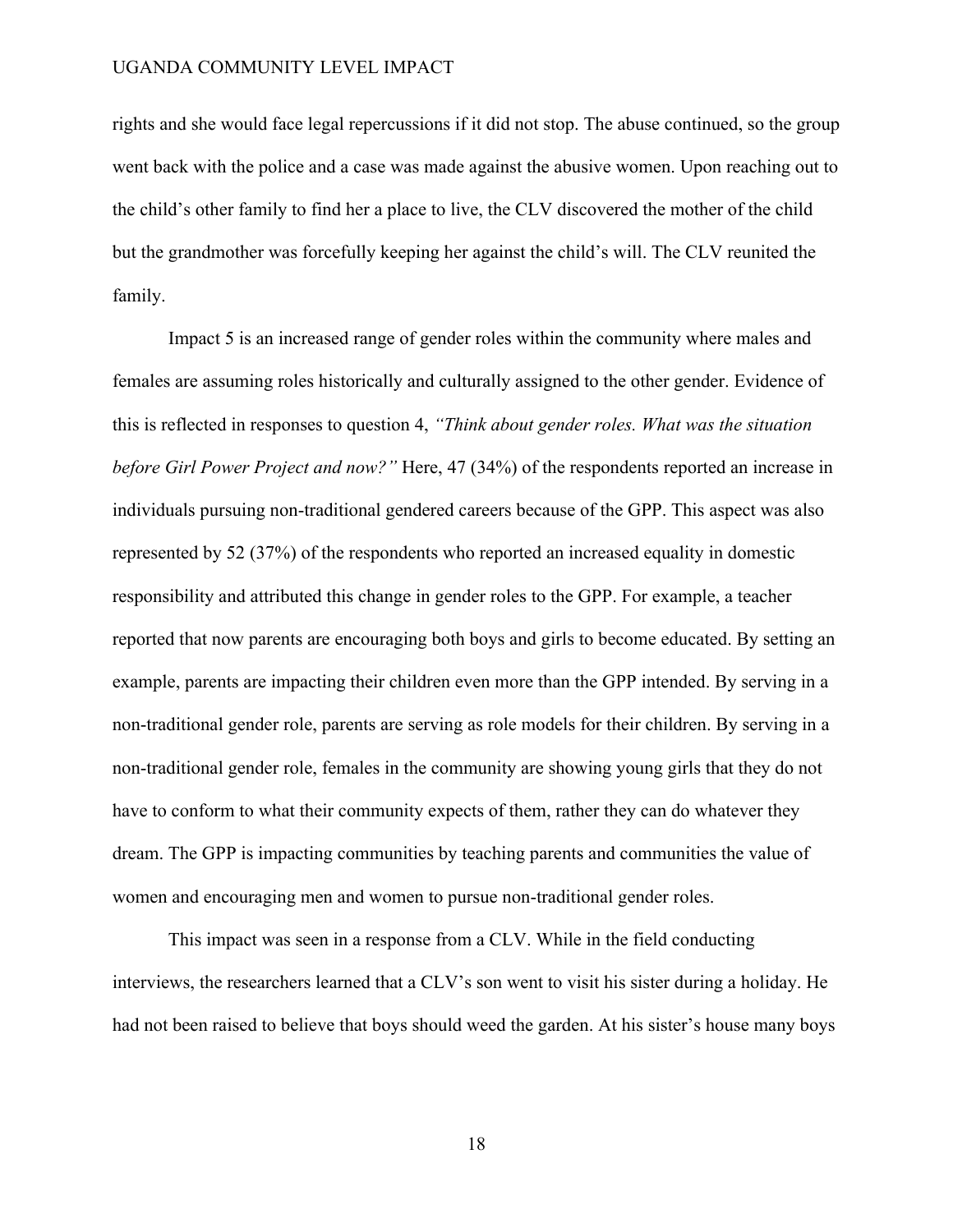and men were weeding and the CLV's son was confused. Because of this experience, the CLV is trying to raise his kids to share in the work as he is with his wife.

Impact 6 is an increase in the capacity of community members to parent their children. This impact is clearly represented by responses to question 8, *"Think about your family. Do you stay with children? Among these children, do you have girls? How was your parenting before the GPP and how is it now? Has it changed?*" Here, 61 (44%) of the respondents, including those who were parents and those who were not parents, reported an increase in communication between the parents and their children. Moreover, 54 (39%) of the respondents reported an increase in general ability to parent better. Additionally, 32 (23%) of the respondents reported a decrease in disciplinary actions towards children. For example, a parent reported that now, they take time to explain the importance of education to their children. Understanding how the GPP impacted parents helps further understand the potential impact this project will have on entire communities. By teaching parents how to care, protect, encourage, and empower their children, they are creating an environment where everyone can learn from the example of a few.

During interviews conducted in the communities who have received the GPP, the researchers conversed with a parent who reflected on the effect of the GPP training on how she parents her children. The parent said that before the GPP training, she would leave all the decisions and concerns about the children to her husband. The parent said, "After the parents' meeting I was given more skills to be a good parent." She explained that because of the GPP, she has become more concerned with her children. She also informed us that her relationship with her children is much better after the GPP.

# **Discussion**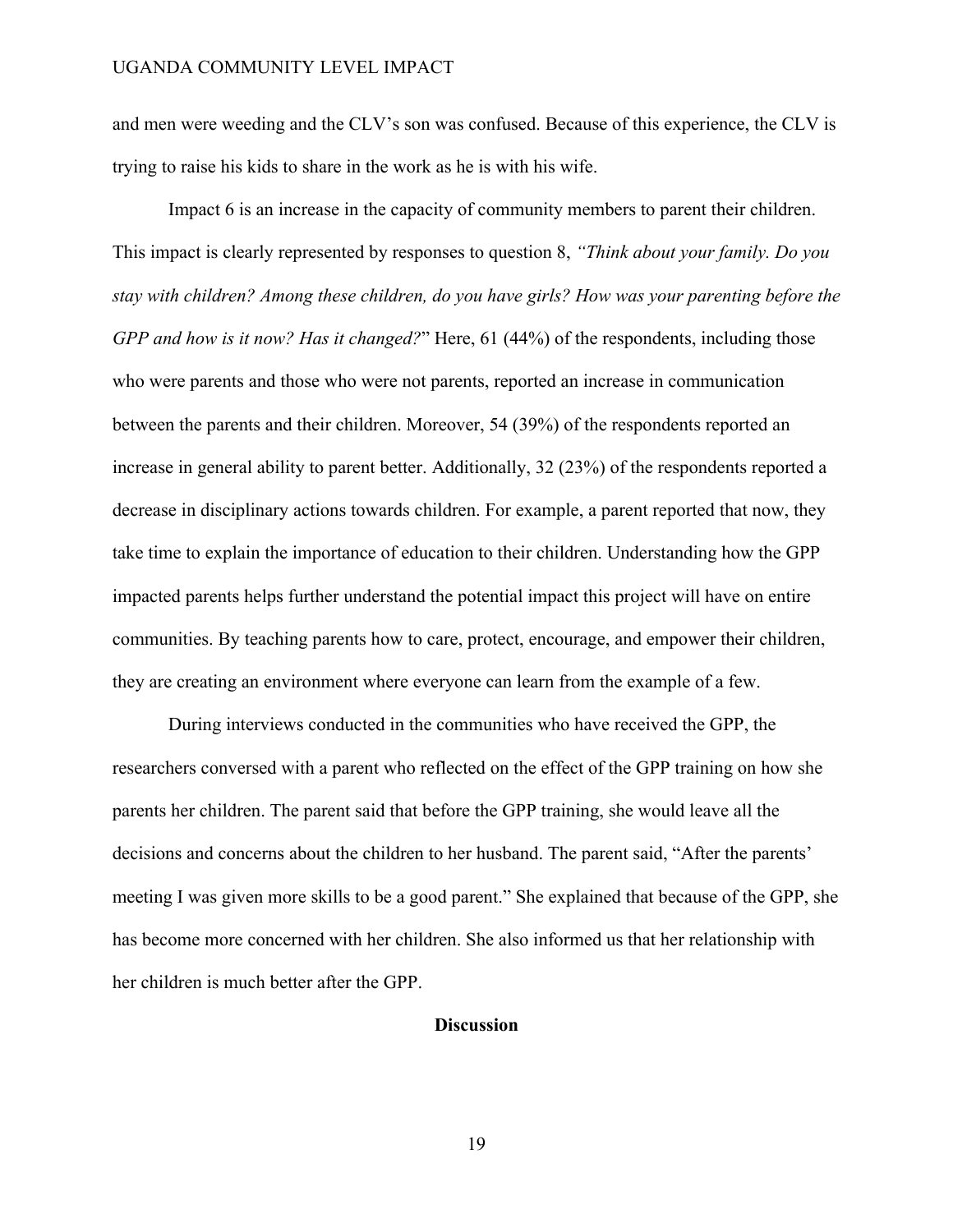Consistent with the principles of evaluation research, this discussion is to recommend next steps that JLMC and other organizations with similar trajectories and interest may consider taking. These are based on the review of archived data, development of interview questions, field interviews with the stakeholders, extensive interactions between the researchers and JLMC Staff in Uganda, analysis of the data collected, and in-depth conversations between the researchers and the leaders of JLMC. The recommendations are presented with the hope that they may contribute to the successful, noble, and effective work of JLMC in the Luwero Triangle, other regions of Uganda, and, perhaps, other parts of Africa and beyond.

*Recommendation 1.* To expand an emerging Boy Power Project (BPP), which aims to help boys develop life skills and encourage the protection of girls into a multi-day training format. The researchers feel that the sensitization of boys is imperative to the success of the GPP. A common response to question nine, pertaining to the perceived need for expanded and extended training of the BPP, was that training girls is great, however, to attain even more success, the boys need additional, if not the same three-day training the girls are receiving. One respondent said, "If the girls are trained alone, then the community would not treat them right, but if the boys are also trained, the community must and will be better to them". The researchers noted that the impact of training both genders in primary schools is already making a positive difference in the lives of these future leaders. The researchers feel that as more boys are educated through the BPP curriculum, more households in the community will be reached and further the impact of this effort at the community level.

The researchers observed all stakeholder groups and community members calling for additional training to help the at-home development of children. The parents were singled out as an

*Recommendation 2.* To offer more trainings and sensitization sessions for parents.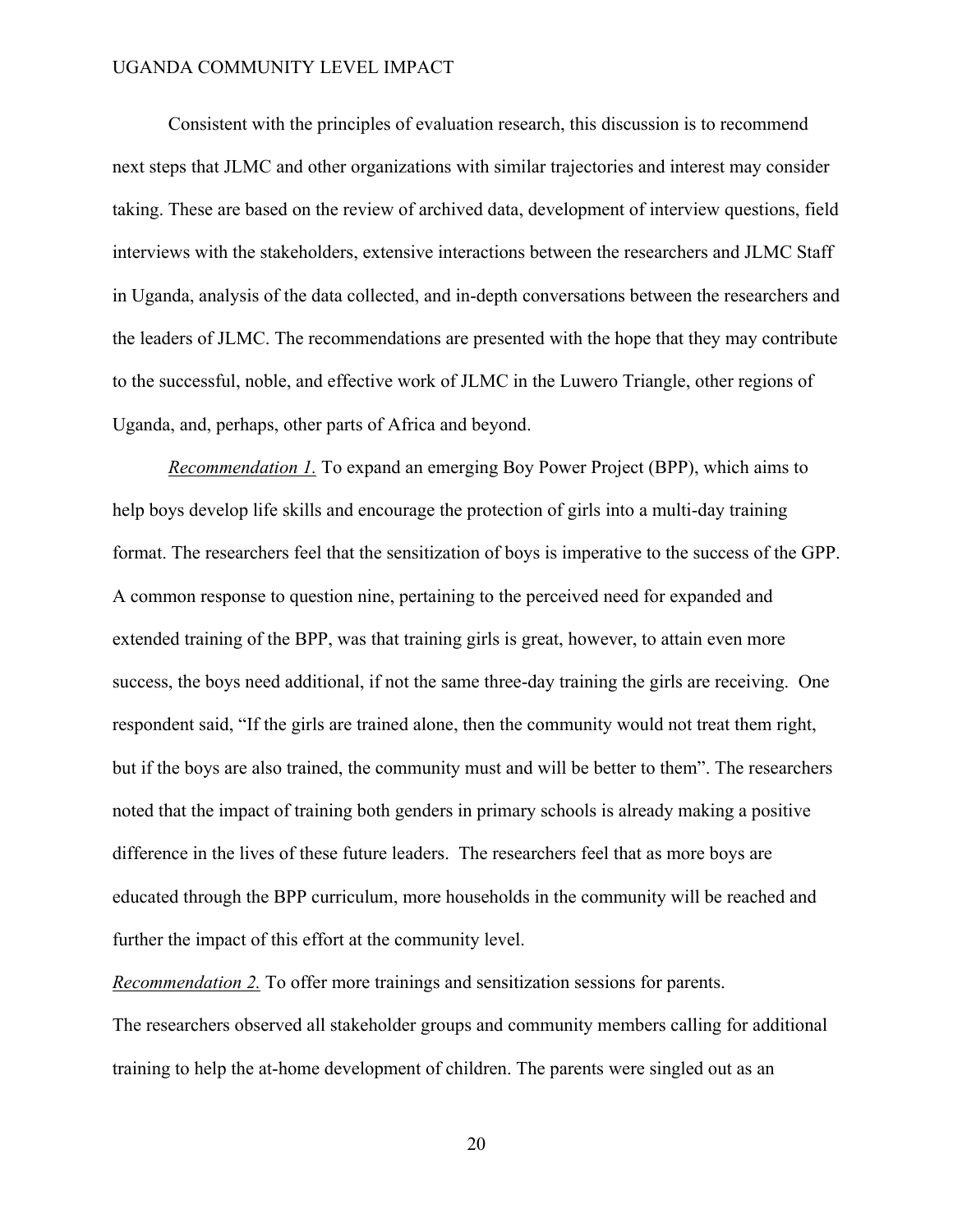important stakeholder group that could be engaged through a special program tailored specifically for them. Because GPP already conducts this work through its community-wide meetings and establishes a binding covenant between the community and JLMC, there is widespread approval for GPP programming. The stakeholders in these communities believe that a possible next step is to go beyond and focus this training on specifically sensitizing parents to the value of equality in domestic responsibility, the importance of healthy disciplinary actions, and other topics that pertain to the role and responsibility of parents. The researchers strongly agree with this sentiment and propose that future trainings be crafted specifically for this purpose. The researchers believe that as more parents are educated, they will develop the potential for serving as role models for their children and, by creating more role models, more children can be taught and impacted earlier in their lives.

*Recommendation 3.* To offer trainings for local counsel and other political leaders on the message of GPP to increase awareness and legal accountability. A striking sub-theme that emerged was the need to train community leaders, such as local government officials. Such training could be similar and additional to the trainings offered to GPAs and CLVs. Respondents from all stakeholder groups strongly indicated that the CLVs, GPAs, and other community-level supporters of the GPP would have more success in helping carry out the mission of JLMC and GPP if leaders high in the hierarchy of power within the community, chiefly the police and local government officials, received similar or near-same sensitization. Perhaps a future investment in GPP communities is to design trainings that engage the leaders of these communities*.* 

*Recommendation 4.* To continue fostering partnerships with other non-profit organizations in Uganda to create a holistic approach to address issues facing girls. Like all non-profit and nongovernmental organizations, JLMC depends on donations from sponsors to offer its services. In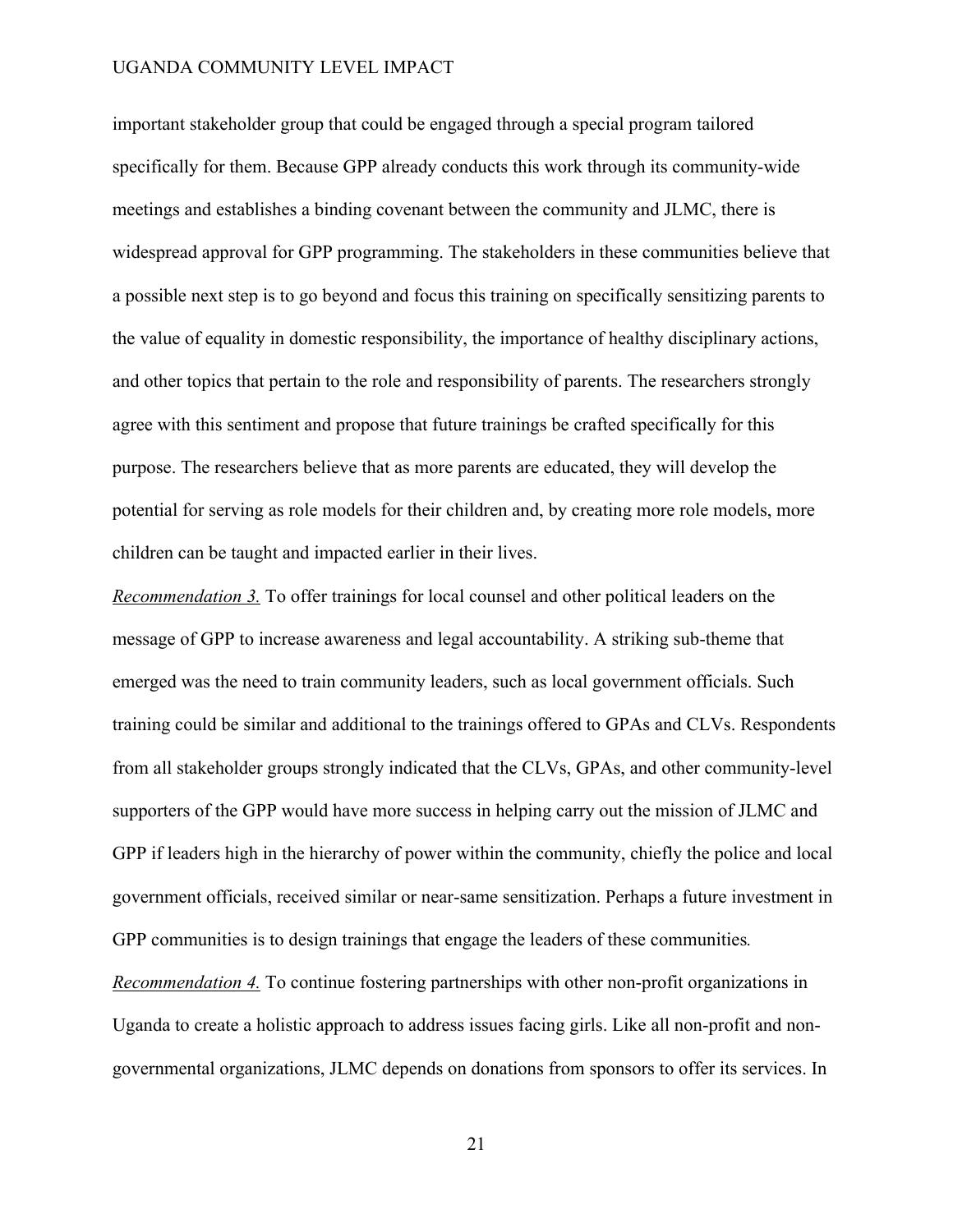the long term, ideally JLMC's efforts would be totally sponsored by the schools, either through some local, regional, or national government funding or fees paid by the community or parents, or a combination of both. Because this may take time, in the meantime, the researchers encourage JLMC to link with larger organizations that are already attracting funding and can manage large donations. These partnerships could offer GPP as a complement to their programs. The strategy would be for the larger organizations to include the GPP and, perhaps, other JLMC programs as part of their solicitations for large donations. This would permit JLMC to focus on current programs and therefore not expand their programming to attract larger donations and run the risk of losing the community level impact they are now enjoying.

*Recommendation 5.* To focus deeper into the Luwero Triangle community as opposed expanding the GPP into other parts of the country. The research team feels that as the impact of GPP increases and continues to gain visibility and prominence, it will face not only new opportunities but also new challenges. Because of this, the researchers feel that soon JLMC will have to decide where and to what extent the GPP can be expanded. The researchers recommend spreading deep, not wide and to keep in mind the community immunity principle. Community immunity to a disease takes place when a significant portion of the population of a community is vaccinated and it provides a measure of protection for the rest of the population. If the GPP is viewed as a social vaccine, by vaccinating the majority of a community against gender-based violence, the rest of the community has a greater chance of successfully defeating gender-based violence. Currently, the GPP is taking place in approximately 42 communities in the Luwero Triangle. The researchers feel it is better to increase the number of GPP communities within this region, expanding it to include boys, and providing more training for parents and community leaders.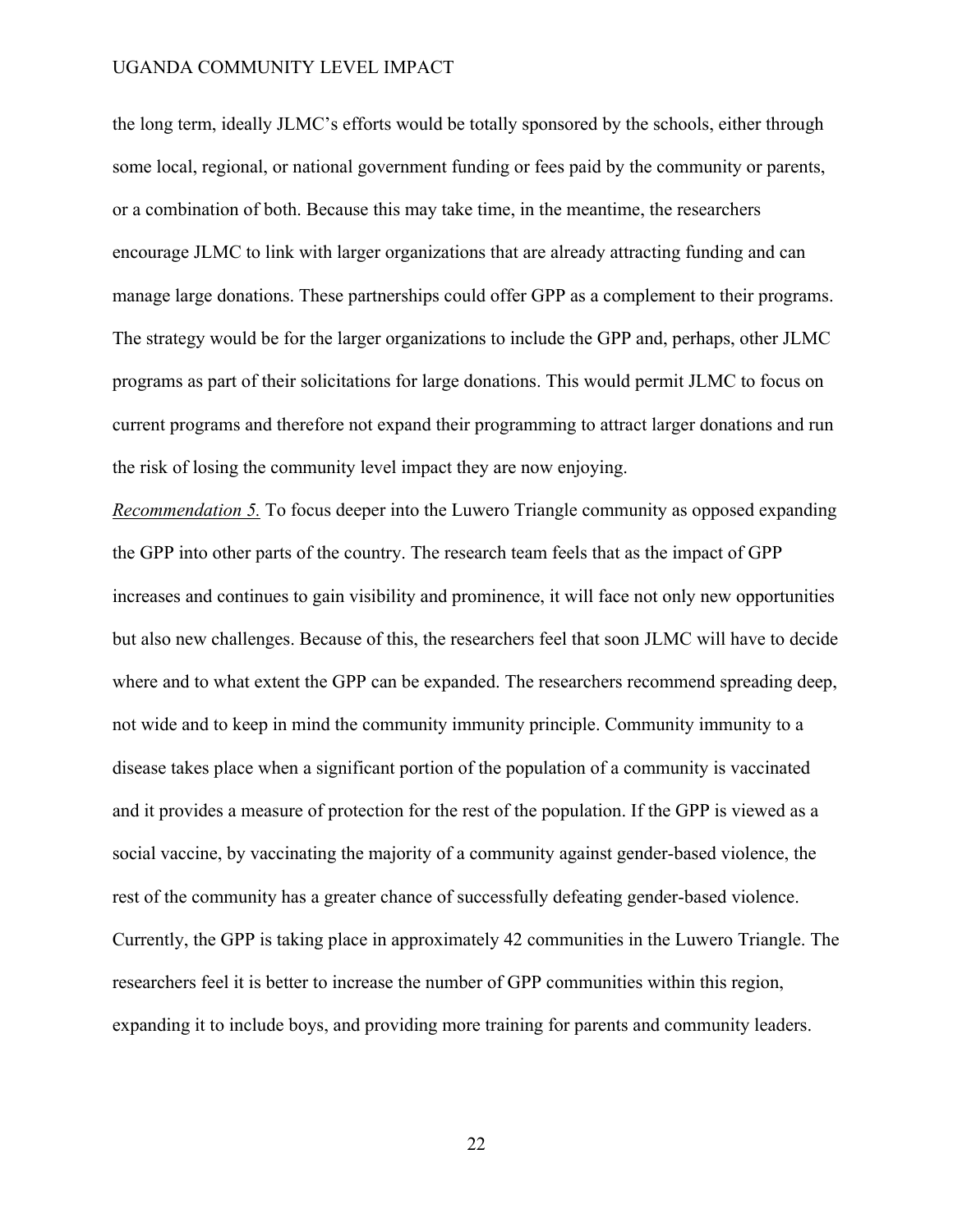This would permit saturating the districts with the ideals of women empowerment before considering expanding to other neighboring districts or parts of the country.

*Recommendation 6*. To consider creating a GPP Center of Excellence. Such a center would be a place where other non-governmental and governmental organizations would come to learn about how to adopt or adapt the philosophy, culture, and process of the GPP. Such a center would receive small teams of interested and passionate individuals who would be immersed in all aspects of the GPP and construct ways to apply it in their localities. Such programs would require small teams to spend at least three weeks training and constructing their own programs. Prior to coming for training the communities would have to commit to putting the GPP into practice. A fee for this training would be charged to offset actual expenses associated with the training, e.g., time of JLMC Staff, training materials, lodging, meals, and other indirect service costs. The effort would be formatively evaluated.

*Recommendation 7.* To incorporate agriculture, food security, and nutrition education into the GPP club sessions. Two parts comprise this recommendation. First, the researchers found that a majority of the GPAs indicated that learning about nutrition and producing, processing, and marketing food products from the local area would be beneficial for their communities. Nearly all indicated that the main reason for generating income was to invest in the education of their children (e.g., paying for school fees) continuing to secondary school, and, in some cases, help save to pursue a university education. They suggested establishing gardens at the schools as a first step. Gardens could be used for teaching, serve as demonstration sites for surrounding communities, and be used for training during the GPP club sessions. The researchers feel that this effort could be expanded to include entrepreneurship which could include processing,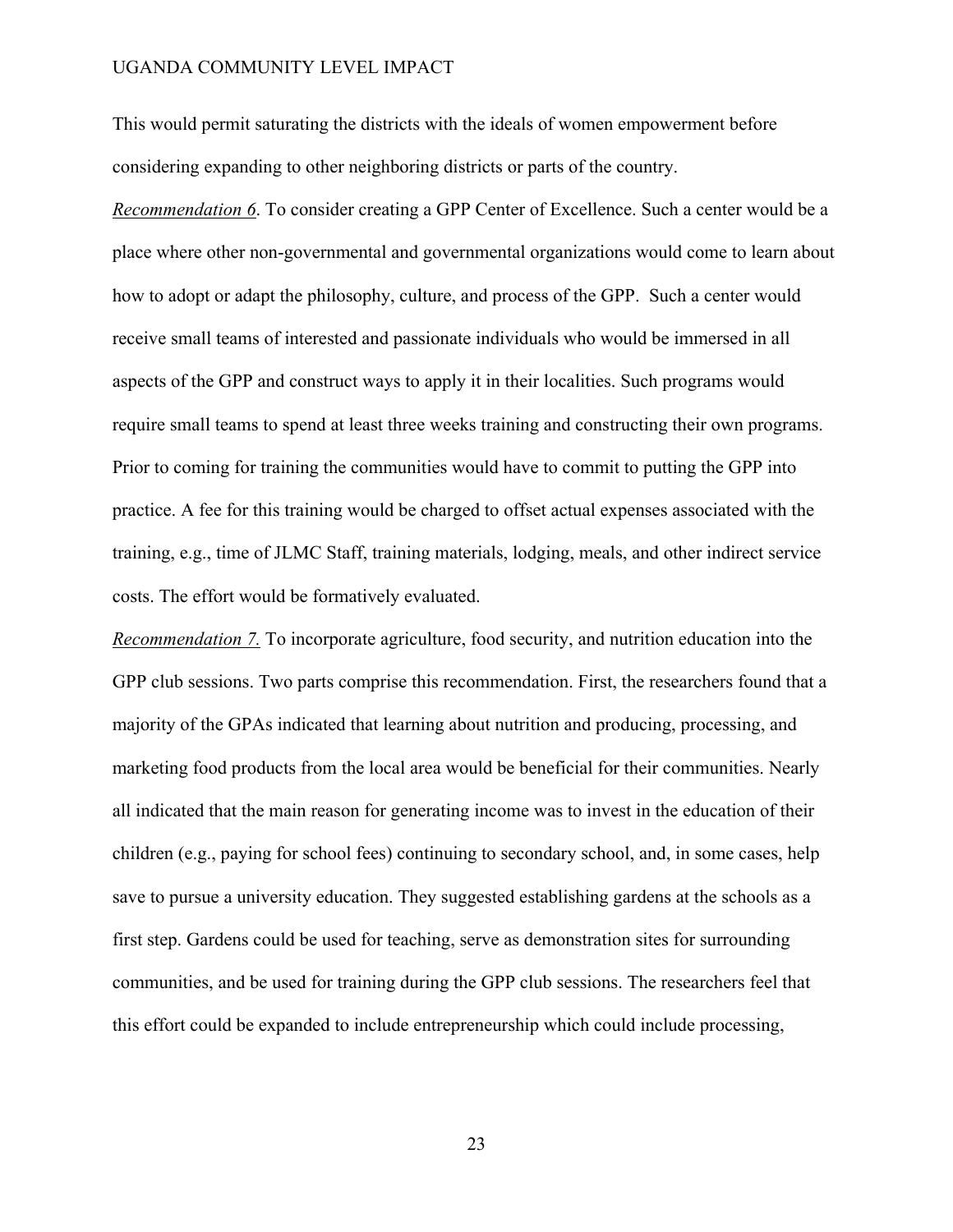transporting, marketing, and leadership development among boys, girls, and adults, and could lead to the establishment of a more formal technical agriculture school.

*Limitations* in this evaluation research included the following. It was not possible to control the environment where the data was collected, especially since data were collected from multiple locations. It was difficult to anticipate the internal and external environments ahead of the community visits. There was a language barrier that had to be reconciled during the first two weeks which may have reduced the total number of respondents in the study. Having to collect data through a translator limited the potential for follow up questions during the interviews. There was time lost in analyzing and interpreting the data because of poor internet for sharing data and communication effectively and timely. The fact that the researchers were from outside Uganda and did not fully grasp the culture in the short time they were there limited somewhat having fluid and organic conversations with the stakeholders.

*Delimitations* in this evaluation included the following. The time in Uganda was delimited to eight weeks. During that time data collecting was delimited to 17 rural communities that were felt to be representative of all the communities served by GPP. Time in each community was delimited by accessibility and travel logistics. Translations were delimited by the JLMC Staff and other facilitators in the field.

# **Conclusion**

The purpose of this evaluation research was to assess and evaluate the impact of the GPP training program in the communities where it has been implemented. The research is based on the principles of constructivist grounded theory, and it is intended to link with a future initiative that will be based on theory of change. The evaluation research approach was intended to inform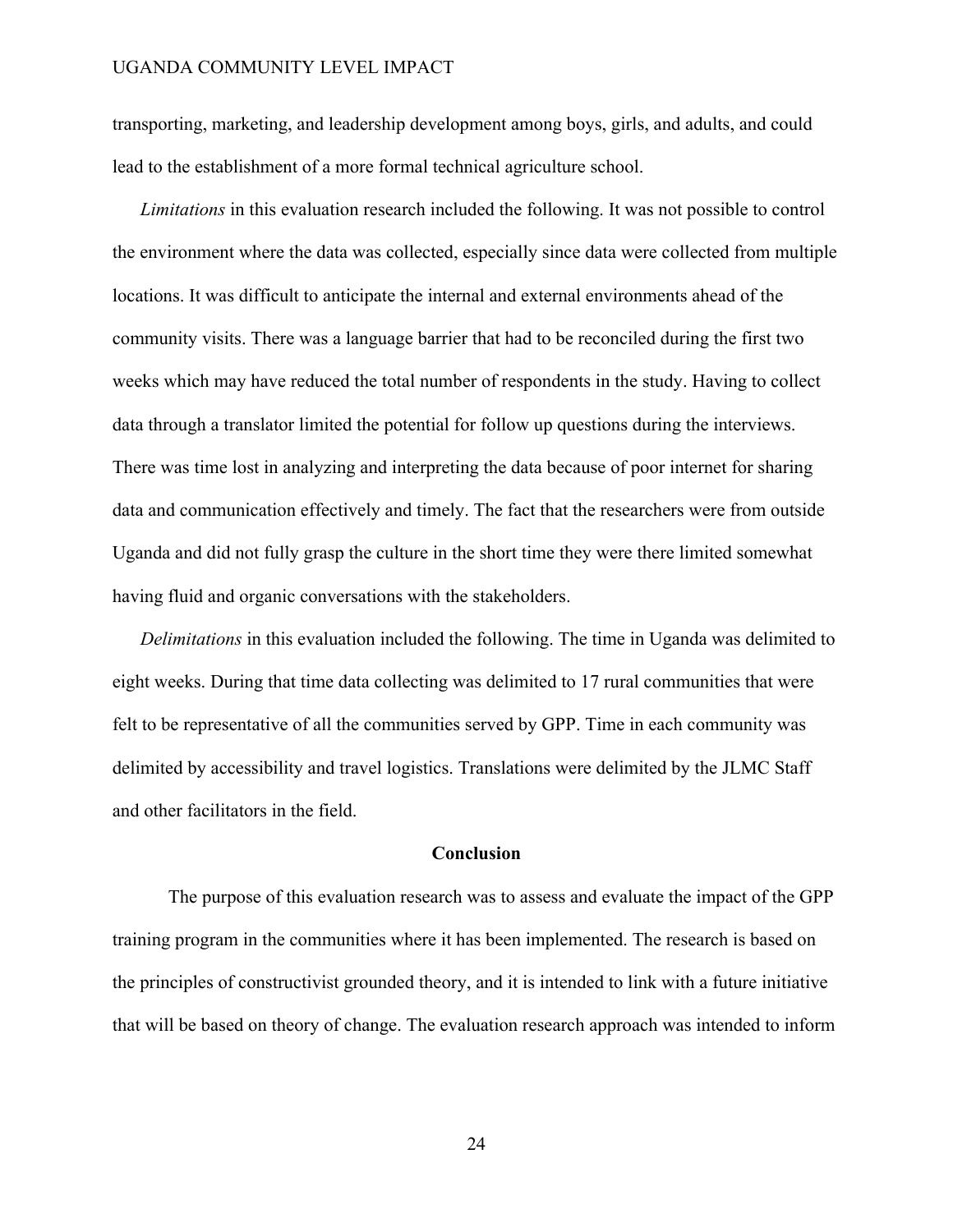potential next steps that may be taken by JLMC to continue and expand the implementation of the GGP.

This research contributes to the void that exists in the literature related to the broader impacts that female empowerment programs have in developing nations such as changes in the social norms of targeted communities, the ripple effect. The research shows that, in fact, from the perspective of 143 interviewees from seven stakeholder groups from 17 communities in Uganda, the GPP is impacting the knowledge and behavior of how community members react and respond to how adolescent girls are treated. The results not only show ample evidence of this but also point out desired future directions as expressed by the stakeholders. These potential future directions bolster the capacity of the GPP to have a longer-term impact through systemic change that may pervade over time and contribute to the development of women and Uganda.

#### **References**

- Aikman, S., & Unterhalter, E. (2006). Beyond Access Transforming Policy and Practice for Gender Equality in Education. In E. Unterhalter & S. Aikman (Eds.). *Beyond access: Transforming policy and practice for gender equality in education*. Oxfam GB, Practical Action Publishing. https://policy-practice.oxfam.org.uk/publications/beyond-accesstransforming-policy-and-practice-for-gender-equality-in-education-115410
- Amin, S., Austrian, A., Chau, M., Glazer, K., Green, E., Stewart, D., & Stoner, M. (2013). *Adolescent girls vulnerability index: Guiding strategic investment in Uganda*. Population Council. https://www.popcouncil.org/uploads/pdfs/2013PGY\_AGI-Uganda.pdf
- Arnold, G. (2016). The EC and the African, Caribbean and Pacific Group (ACP). In G. Arnold (Ed.), *The third world handbook* (2nd ed., pp. 115-118). Bloomsbury Academic. https://bloomsbury.com
- Brown, A-M. (2016, March 9). *What is this thing called 'Theory of Change'?*  https://www.annmurraybrown.com/single-post/2016/03/09/What-is-this-thing-called-Theory-of-Change
- Clarke, D. (2005). *Planning and Evaluation for Gender Equality in Education in the Context of HIV and AIDS*. http://www.ungei.org/dfid\_planningeval\_DavidClarkepaper.pdf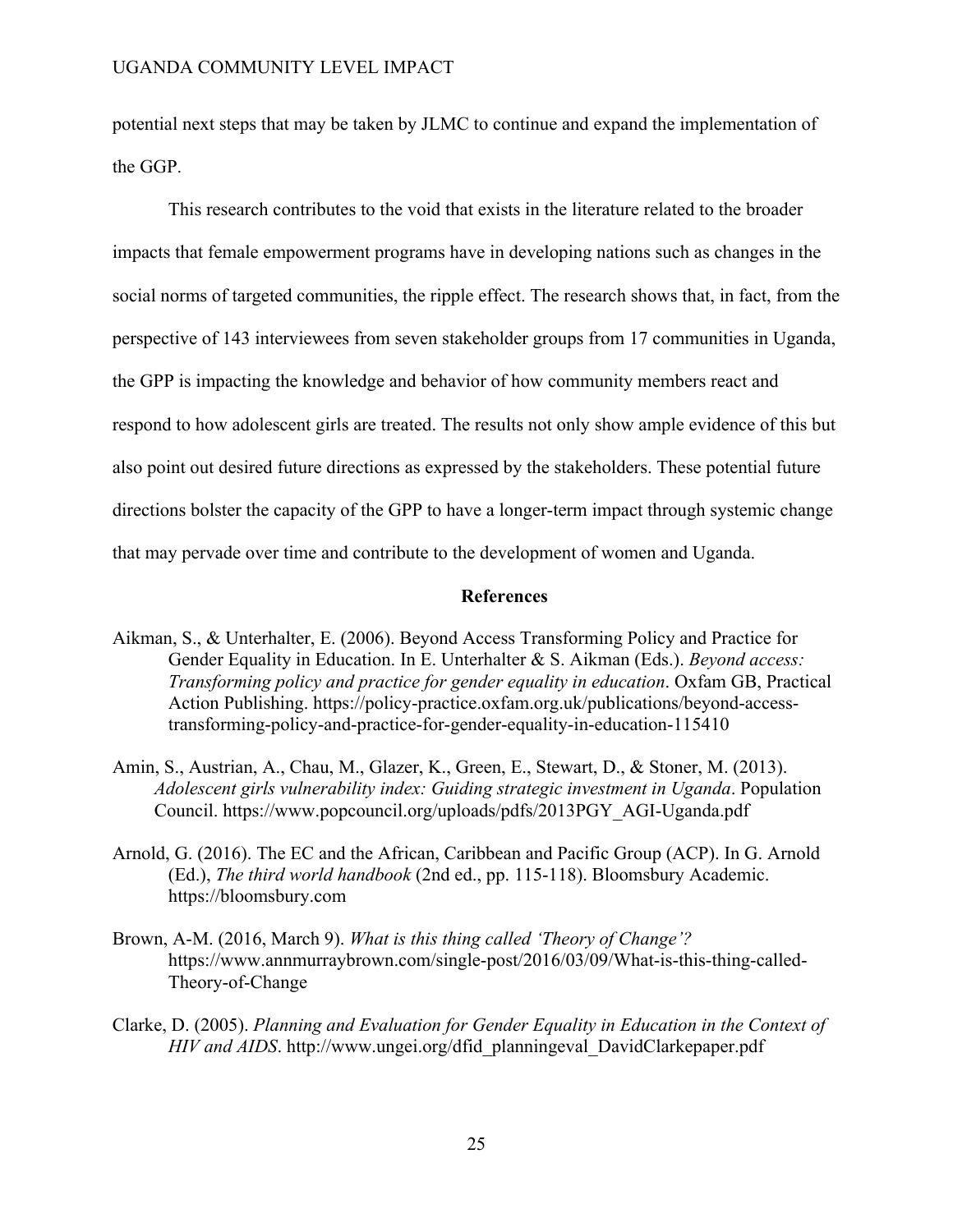- Erlandson, D. A., Harris, E. L., Skipper, B. L., & Allen, S. D. (1993). *Doing naturalistic inquiry: A guide to methods*. Newbury Park, CA: Sage.
- Hallman, K. Guimond, M-F, Ozler, B., & Kelvin. E. (2018, June 29). *Girl Empower impact evaluation: Mentoring and cash transfer intervention to promote adolescent wellbeing in Liberia.* https://www.rescue.org/sites/default/files/document/4346/girlempowerimpacteva luation-finalreport.pdf
- Human Development Indicators: Uganda United Nations Development Programme. (2019, December 26). *Uganda among worst in human development globally – UN Report*. https://allafrica.com/stories/201912270269.html
- Just Like My Child Foundation. (2020, May 22). *Just Like my Child.* https://www.justlikemychild.org/contact/
- Keleher H. & Franklin L. (2008). Changing gendered norms about women and girls at the level of household and community: a review of the evidence. *Global Public Health, (1)*142‐57. doi:10.1080/17441690801892307
- McFarland, A. (2018). *End Line Evaluation of the Girl Power Project®.* Just Like my Child. https://www.justlikemychild.org/contact/
- Ministry of Gender, Labour and Social Development and UNICEF Uganda. (2015, November 22). *The national strategy to end child marriage and teenage pregnancy 2014/2015 – 2019/2020*. https://www.unicef.org/uganda/press-releases/ministry-gender-labour-andsocial-development-releases-investment-case-social
- Nike Foundation and Novo Foundation (2019). *Partnering to realize the Girl Effect: Learning from a decade of delivering for girls*. https://www.girleffect.org/stories/realising-girleffect-nike-foundation-and-novo-foundation/
- Patton, M. Q., (2002). *Qualitative Research & Evaluation Methods* (3rd ed.) Sage Publications.
- Sheperis, C. J., Young, S., & Daniels, M. H. (2017). *Counseling research: Quantitative, qualitative, and mixed methods* (2nd ed.). Pearson.
- Uganda Bureau of Statistics UBOS and ICF. (2018). *Uganda demographic and health survey key findings* (No. FR333). Kampala, Uganda, and Rockville, Maryland, USA: UBOS and ICF. https://www.dhsprogram.com/publications/publication-fr333-dhs-final-reports.cfm
- United States Department of State, USAID, Peace Corps and Millennium Challenge Corporation (2009, January 20 to 2017, January 20). *The U.S. Department of State's Council to empower women and girls through sports*. https://2009- 2017.state.gov/r/pa/prs/ps/2012/06/193596.htm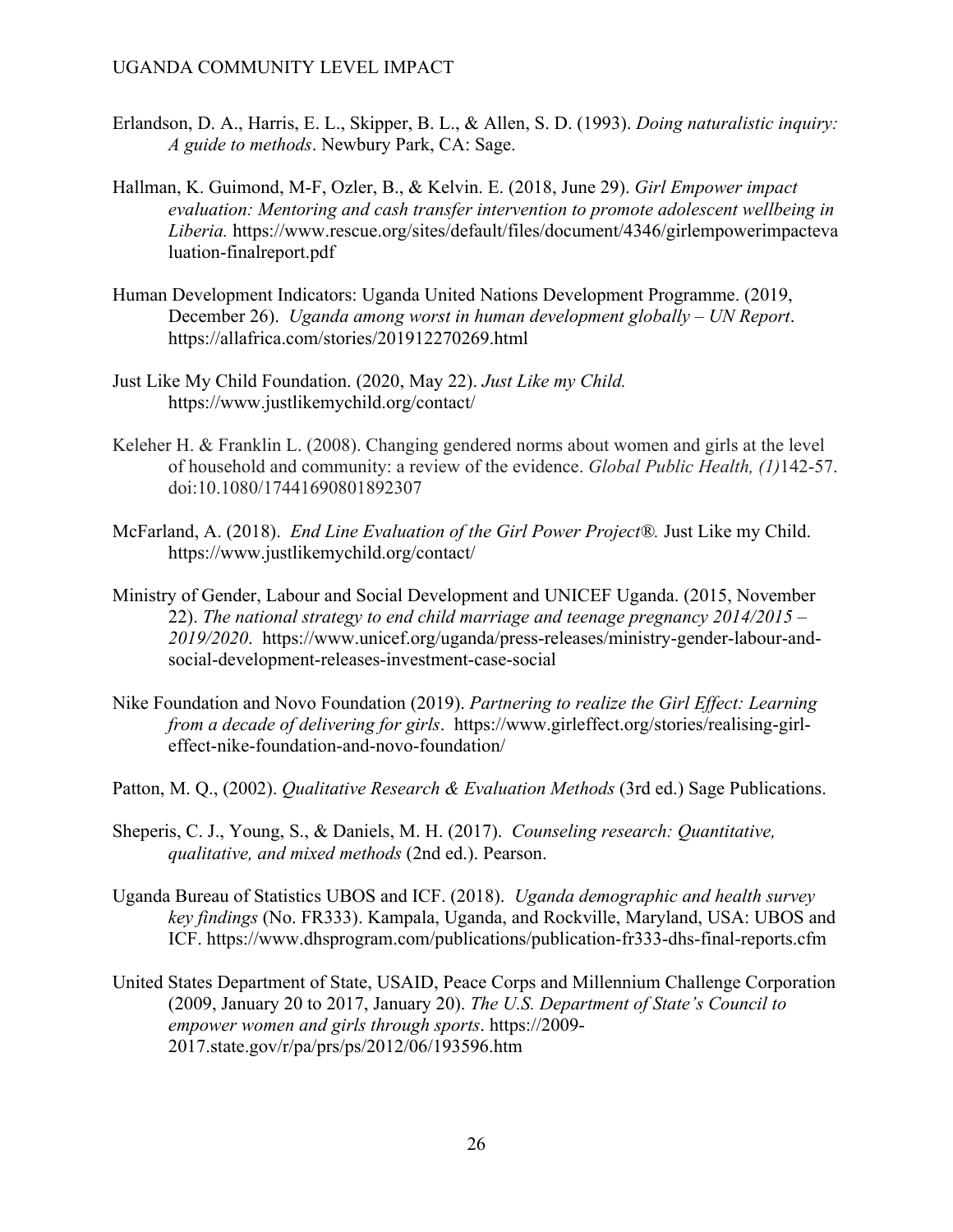- Wallerstein, N. & Duran, B. (2006). Using community-based participatory research to address health disparities. *Health Promotion Practice, 7 (*3). https://doi.org/10.1177%2F1524839906289376
- World Health Organization. (2009). *Changing cultural and social norms that support violence.*  World Health Organization. http://www.who.int/violenceprevention/publications/en/index.html
- Yount, K. M., Krause, K. H., & Miedema, S. S. (2017). Preventing gender-based violence victimization in adolescent girls in lower-income countries: Systematic review of reviews. *Social Science & Medicine, 192*, 1–13.